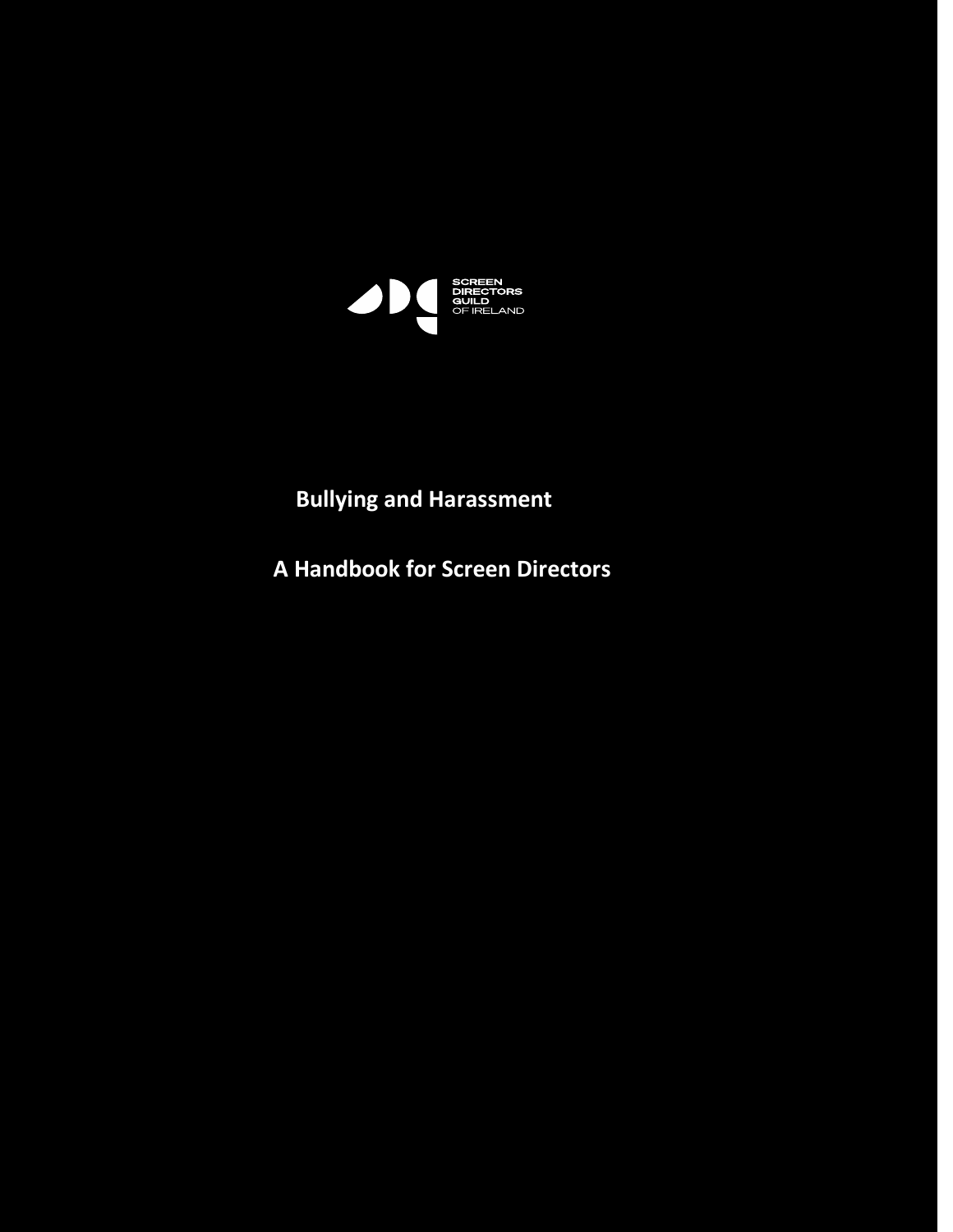# **Contents**

| When is it sexual                                    |
|------------------------------------------------------|
|                                                      |
|                                                      |
|                                                      |
| What protection is there if you are being bullied or |
|                                                      |
|                                                      |
|                                                      |
| What to do as a victim of bullying and               |
|                                                      |
| What to do if you witness an                         |
|                                                      |
| What to do if you feel your own behaviour is         |
|                                                      |
| What to do if you have been wrongly accused of poor  |
|                                                      |
| Avoiding scenarios that could be                     |
|                                                      |
| Frequently asked                                     |
|                                                      |
|                                                      |
| 7                                                    |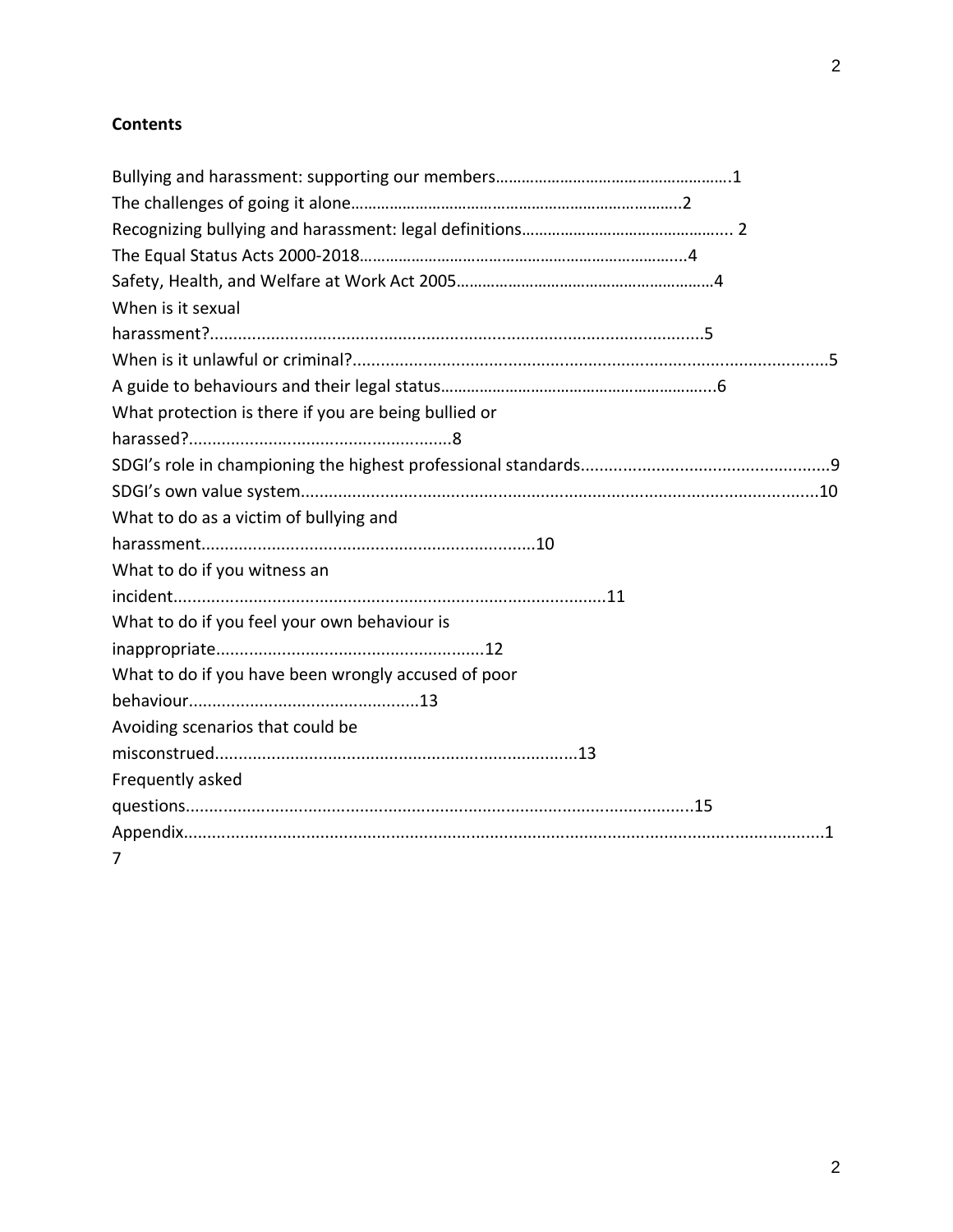## **Bullying and harassment: supporting our members**

Workplace bullying and harassment may be more common than you think. Most agencies working in the sector predict that one third of us will experience it during our career.

Screen directors can be vulnerable, typically working to a challenging schedule on a freelance basis and in highly charged environments where bad behaviour may be overlooked or ignored. Whilst directors can suffer from bullying and harassment, they can also be perpetrators of bullying and harassment.

At SDGI, we operate a zero-tolerance policy towards bullying and harassment. We expect our members to comply with that policy and ensure that they themselves maintain the highest professional and ethical standards during a production.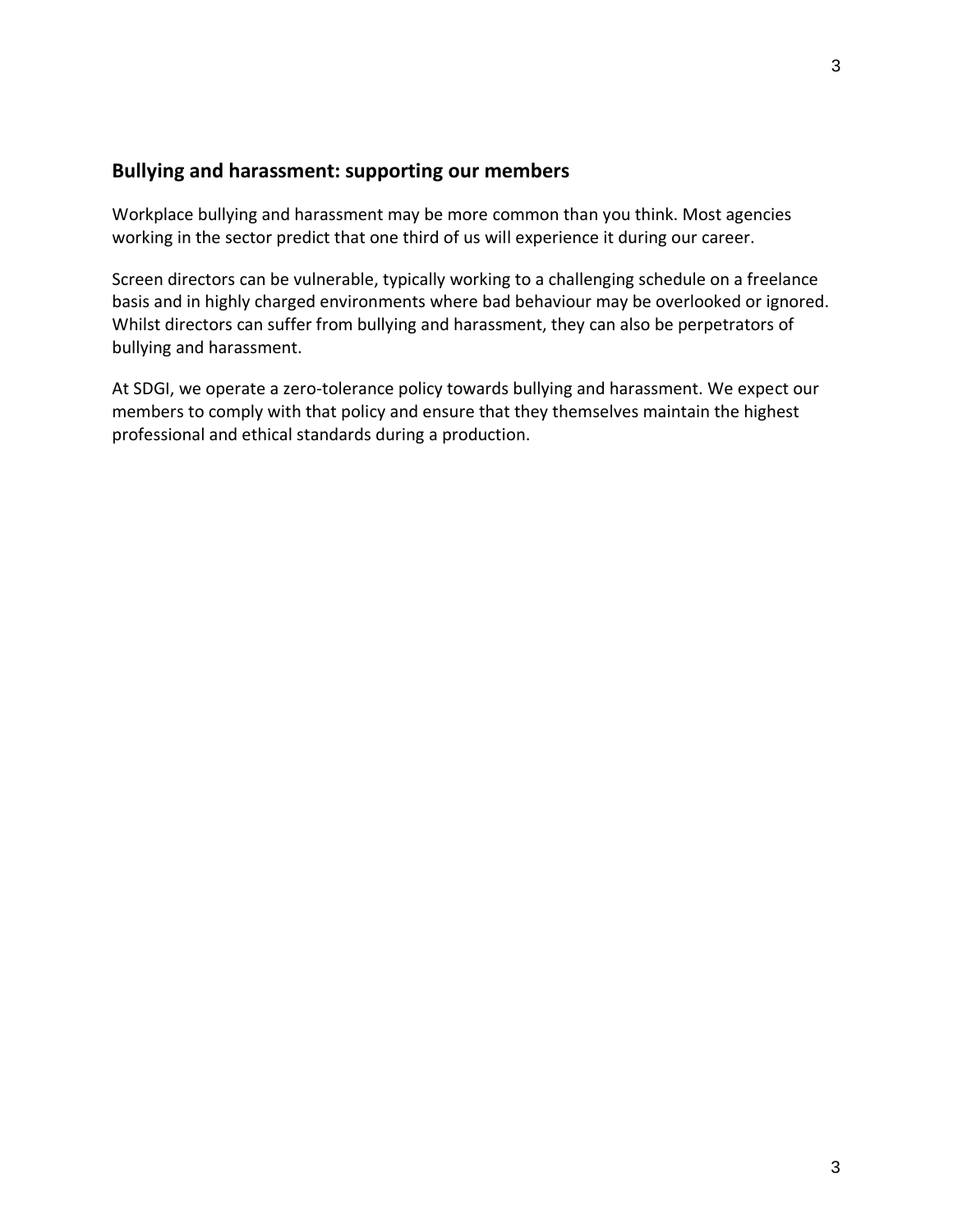#### **The challenges of going it alone**

What has been apparent in our industry's bullying and harassment cases is an overriding absence of three core principles:

- A sense of accountability
- Clear lines of responsibility
- The extension of professional respect to all.

In an industry so reliant on freelance workers, it has become all too easy for unacceptable behaviour to go unchallenged and be accepted as being 'the way things are'. To make things worse, contract workers are also excluded from certain rights that their permanent counterparts take for granted. There is no obligatory access to HR support or an organisational grievance process, which can make it more difficult to speak out and seek appropriate remedies.

Also, as most jobs are secured by word-of-mouth as opposed to an HR recruitment process, many people may feel nervous about reporting an incident for fear of being labelled a troublemaker. It's easy to see how preserving one's professional reputation becomes paramount and how concerns over tarnishing one's name may shroud unacceptable behaviour. This means it's not unusual for freelance directors to find themselves working in an environment where bullying goes unchallenged and perpetrators elude reprimand.

In this handbook, SDGI will provide guidance on how to identify and respond to bullying and harassment using the various resources and protections available.

#### **Recognising bullying and harassment: legal definitions**

In everyday conversation, the words 'bullying' and 'harassment' are interchangeable. However, 'bullying' is not a term recognised by Ireland law, whereas 'harassment' is — under the Equal Status Acts 2000-2018.

Most workplaces will have a code of conduct and grievance procedure in place to protect employees which will refer to both 'bullying' and 'harassment'. The Health and Safety Authority (HSA), Ireland's independent statutory body providing information and advice to employers and employees, has created a definition to help people identify abuse.

"...repeated inappropriate behaviour, direct or indirect, whether verbal, physical or otherwise, conducted by one or more persons against another or others, at the place of work and/or in the course of employment, which could reasonably be regarded as undermining the individual's right to dignity at work."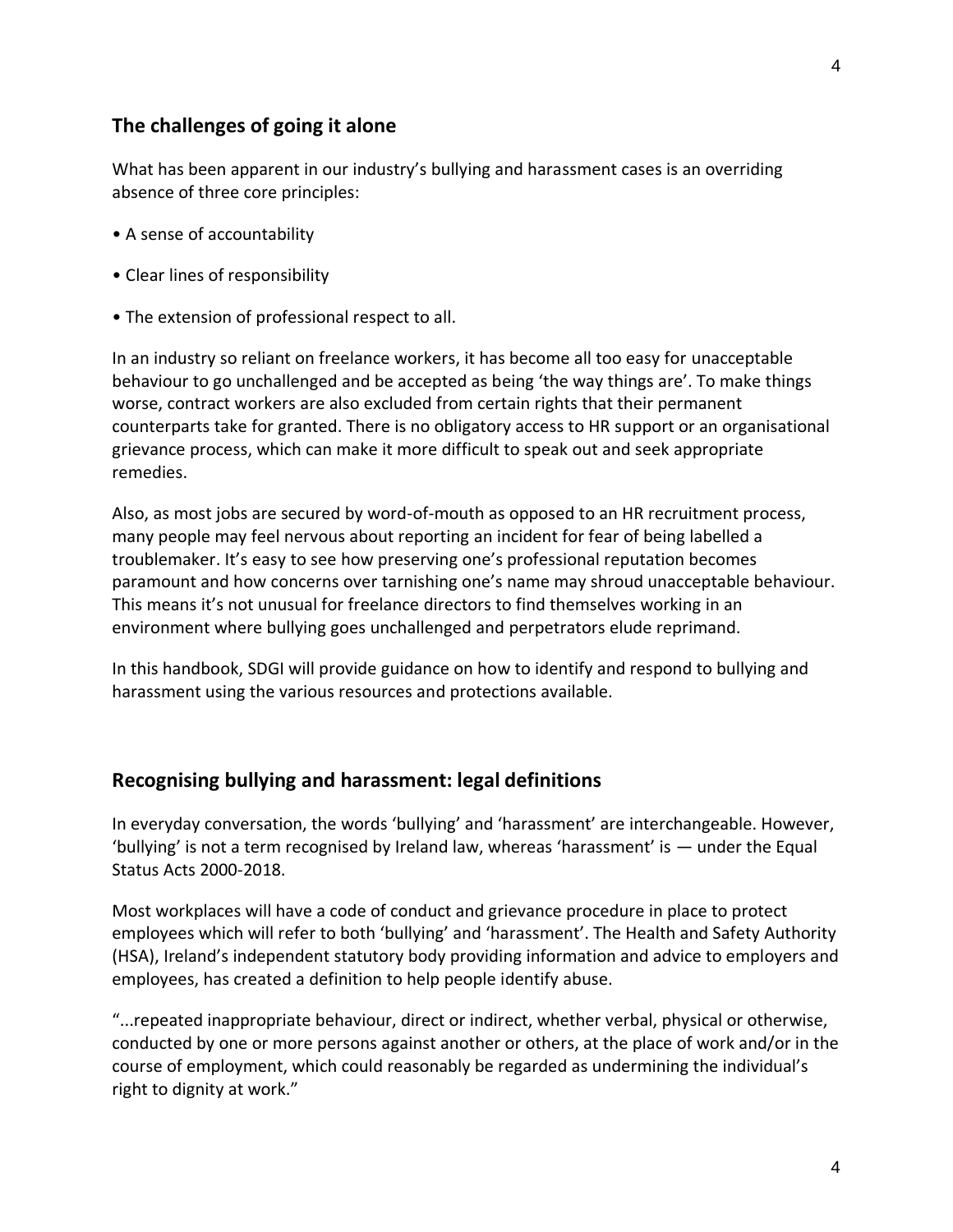HSA points out in its guidance document CODE OF PRACTICE FOR EMPLOYERS AND EMPLOYEES ON THE PREVENTION AND RESOLUTION OF BULLYING AT WORK that while bullying should be taken seriously, there is a distinction between that and harassment, and lists examples of bully behaviours.

"A pattern of the following behaviours are examples of types of bullying.

- Exclusion with negative consequences
- Verbal abuse/insults
- Physical abuse
- Being treated less favourably than colleagues
- $\bullet$  Intrusion pestering, spying or stalking
- Menacing behaviour
- Intimidation
- Aggression
- Undermining behaviour
- Excessive monitoring of work
- Humiliation
- Withholding work-related information
- Repeatedly manipulating a person's job content and targets
- Blame for things beyond the person's control."

They also list common factors that indicate an increased risk of bullying:

- "High turnover of staff, high absenteeism or poor morale
- Employment tenure a bully may regard new, casual or contract employees as easier targets than permanent employees;
- Hierarchies hierarchies involving, for example, technical or non-professional employees working to professionally qualified employees which can sometimes present higher levels of bullying;
- Changes in the workplace workplace changes which can increase the risk include change in ownership, new manager or supervisor, introduction of new work performance measures or of new technology or internal re-organisation;
- Management of relationships in the workplace bullying may be more likely to happen in workplaces that do not have an effective management system which respects persons and monitors and supports work relationships;
- Personality differences petty jealousies, personal biases, taking advantage of vulnerable or less 'street-wise' individuals can contribute to bullying;
- $\bullet$  Gender/age imbalance bullying may be more likely where there is an age or a gender imbalance in the workplace;
- Other factors include the composition of the workforce, interface with the public, history of tolerance of unacceptable behaviour, lack of or inadequate procedures or disregard of procedures for dealing with bullying."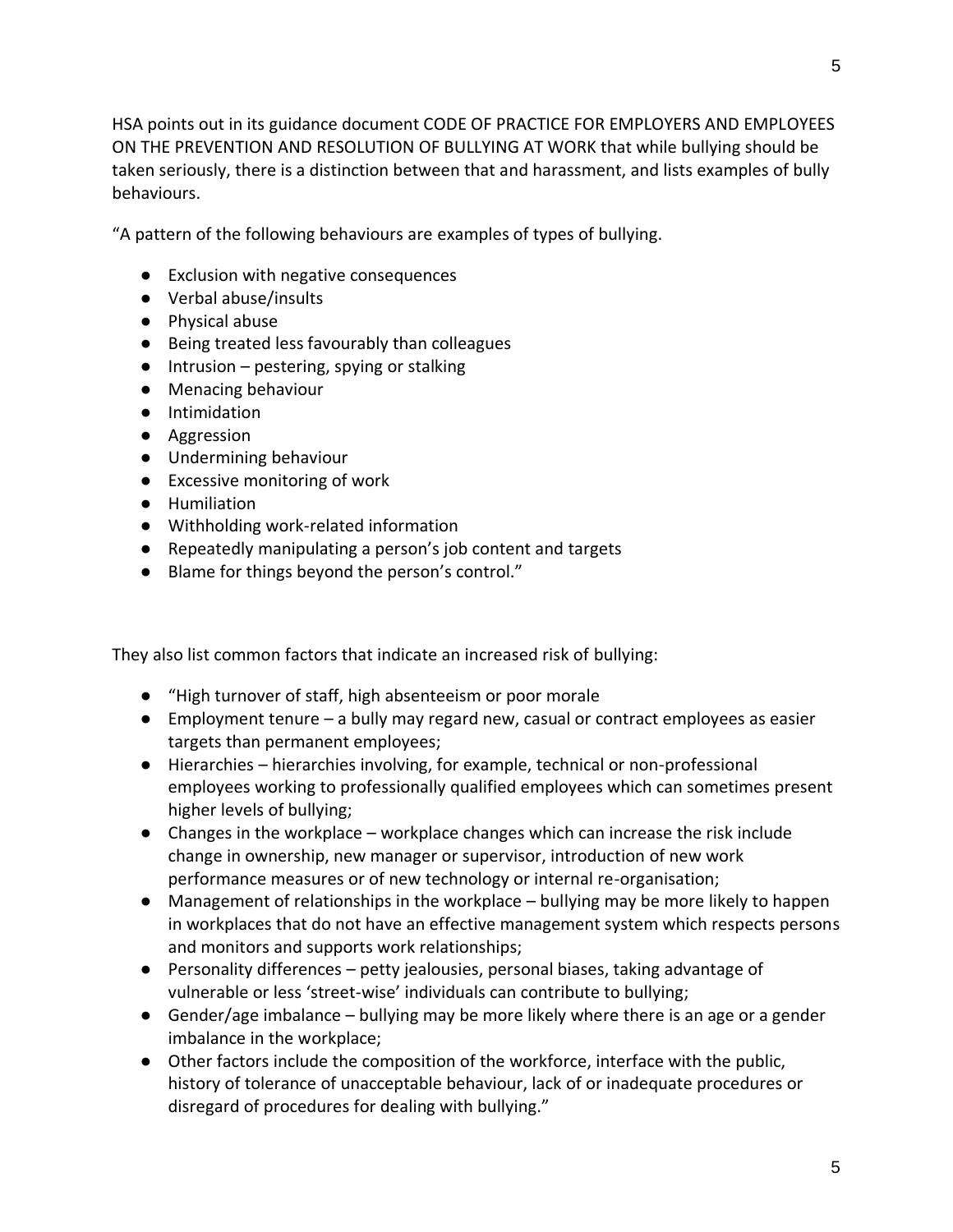## **The Equal Status Acts 2000-2018**

The above behaviours are all forms of bullying and are only legally defined as 'harassment' if the conduct is related to a 'protected characteristic' under the Equal Status Acts, which provides protection against discrimination in the workplace. The Act states that harassment takes place:

"where a person subjects another person ("the victim") to any unwelcome act, request or conduct, including spoken words, gestures or the production, display or circulation of written words, pictures or other material, which in respect of the victim is based on any discriminatory ground and which could reasonably be regarded as offensive, humiliating or intimidating to him or her."

The nine 'protected characteristics' are age, marriage and civil partnership, religion or belief, disability, pregnancy and maternity, sex, gender reassignment, race and sexual orientation.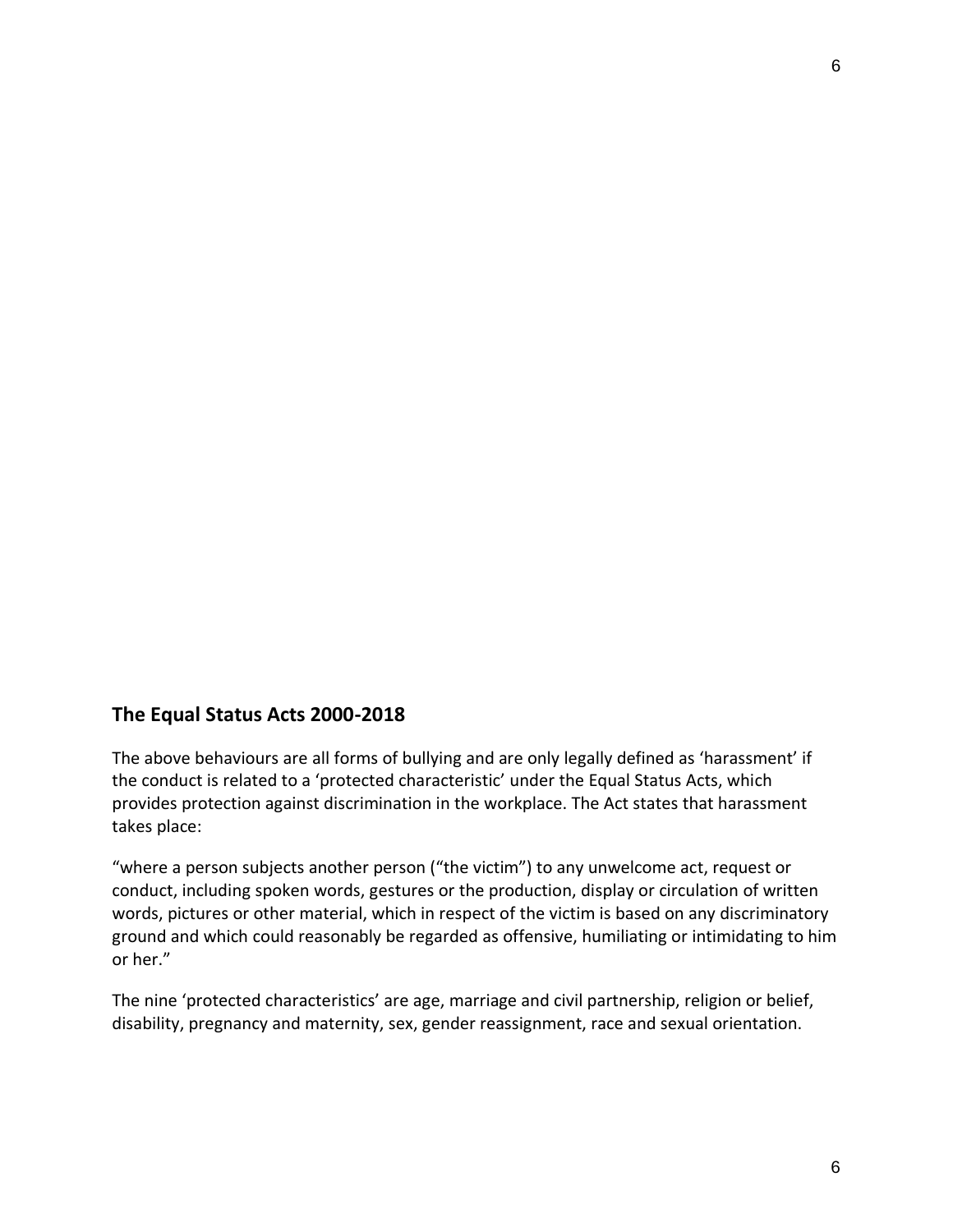## **Safety, Health, and Welfare at Work Act 2005**

Under the Ireland Safety, Health, and Welfare Act 2005 (SHWA) an employer has a duty to "ensure, so far as is reasonably practicable, the health, safety and welfare at work" of their employees. However, it primarily offers protection for staff and freelancers undertaking highrisk functions or working in hazardous environments. As such, it does not offer protection for freelance directors.

As the Act legislates that an employer has a duty to safeguard the health and welfare of their employees, it can be applied to bullying and harassment where victims are vulnerable to psychological damage, including stress and mental and physical ill health. Companies failing to tackle bullying and harassment within their workforce are breaking the law.

The Health and Safety Executive, the public body responsible for the regulation and enforcement of workplace welfare, also states that companies should have "systems in place to deal with interpersonal conflicts such as bullying and harassment". Typically, these systems are implemented by an HR department and provide a point of contact for victims and witnesses to seek support and remedies. But there is no legal requirement for those services to be extended to those working under freelance contracts.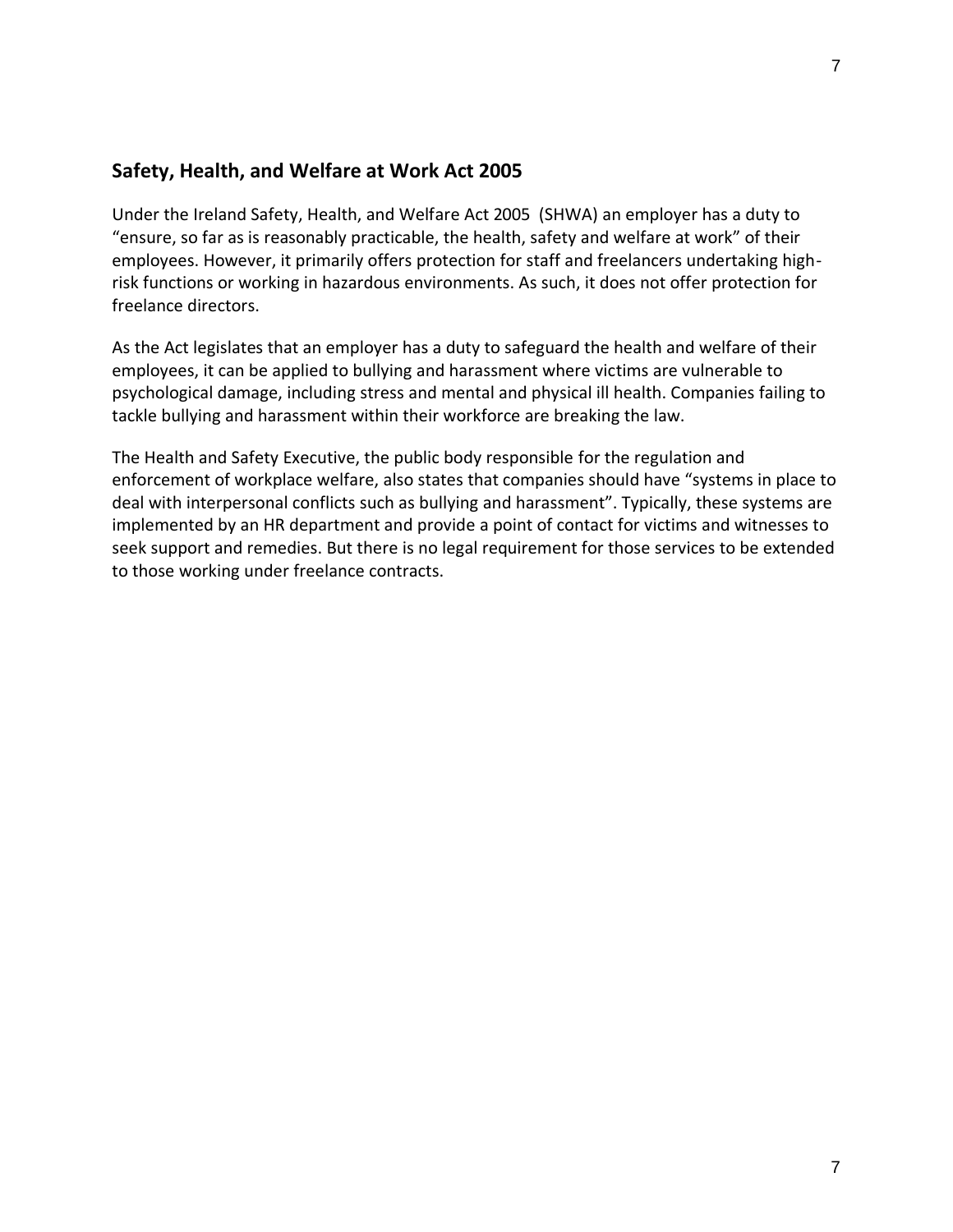8

## **When is it sexual harassment?**

The term 'sexual' harassment is used when the communications and/or actions contain content of a sexual nature. HSA defines sexual harassment as:

"Sexual harassment is unwanted conduct of a sexual nature. It has the purpose or effect of violating the dignity of a worker, or creating an intimidating, hostile, degrading, humiliating or offensive environment for them. Something can still be considered sexual harassment even if the alleged harasser didn't mean for it to be. It also doesn't have to be intentionally directed at a specific person."

If the non-consensual sexual behaviour is threatening or of a physical nature it may then be classed as a sexual assault which becomes a criminal matter.

If you or someone else is in immediate danger or a crime is in progress, you should ring the Gardai on 999. If you do not require an emergency response but wish to report a crime, you should contact your local Garda station.

#### **When is it unlawful or criminal?**

Although workplace bullying is not automatically covered by the Equal Status Act 2000, as mentioned earlier, if the incident is related to a protected characteristic listed in the Equal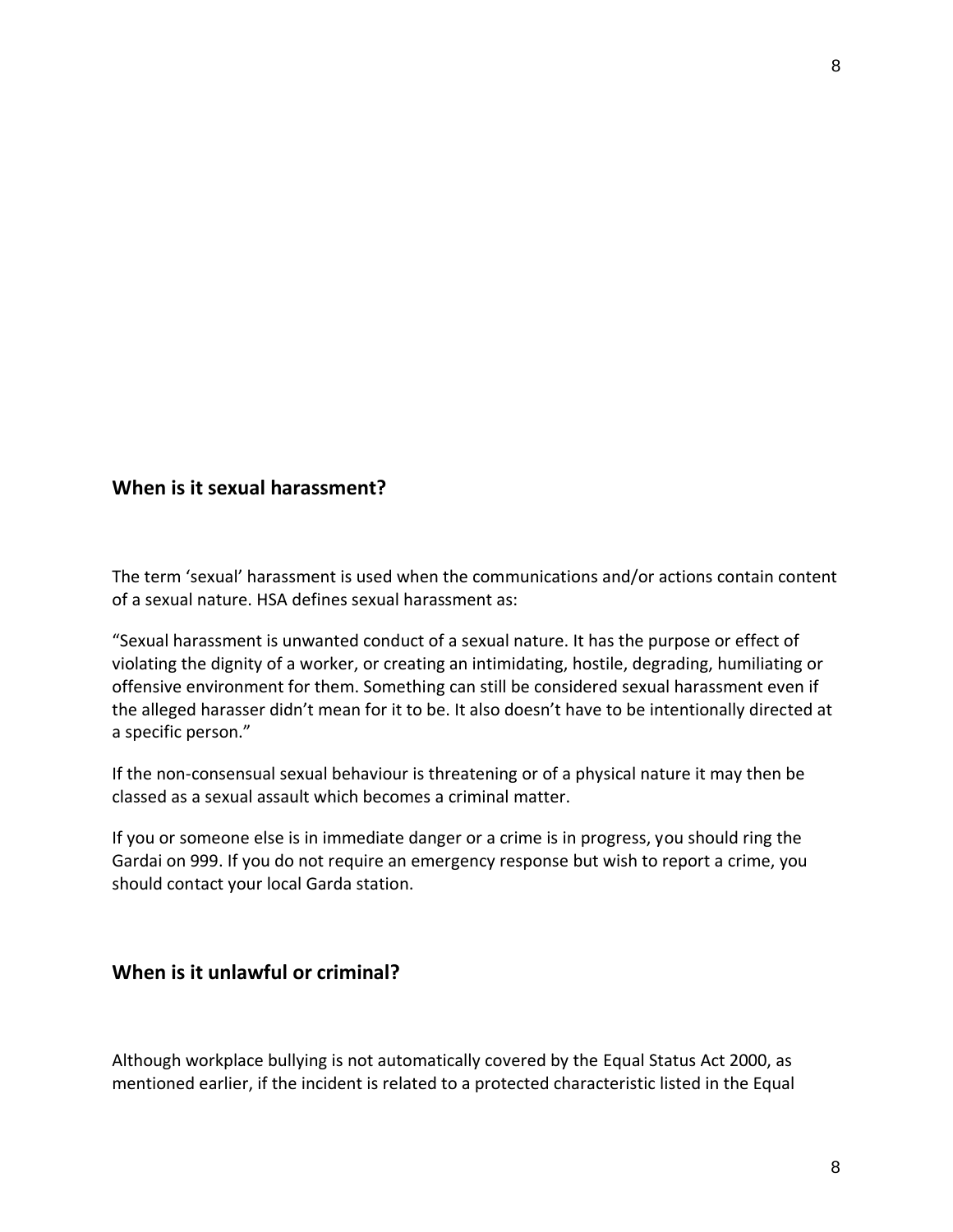Status Act 2000, it becomes harassment and is 'unlawful'. This means it can be resolved through legal channels.

In other words, if the incident is motivated by a prejudice or bias due a person's age, marital status, religion, disability, pregnancy, gender, ethnicity or sexual orientation, it is covered by the Equal Status Act. If the behaviour is not related to a protected characteristic, it may still be humiliating, degrading, malicious, offensive or insulting. Although it cannot be pursued in law, other options are available.

# **A guide to behaviours and their legal status**

Below we have set out examples of bullying and harassing behaviour, identifying whether it's unlawful under civil or criminal law. This is only a guide and members should seek further legal advice.

An incident motivated by a prejudice or bias due to age, marital status, religion, disability, pregnancy, gender, race or sexual orientation is covered by the Equal Status Act 2000 and is unlawful.

Link:<http://www.irishstatutebook.ie/eli/2000/act/8/section/11/enacted/en/html#sec11>

Example behaviours

- Refusal to communicate
- Isolating, excluding and setting someone apart from colleagues
- Duties removed with no explanation or justification
- Reprimanding someone in front of colleagues
- Using belittling or degrading language
- Using insults, sarcasm or offensive language
- Being antagonistic or provocative
- Using abusive and threatening behaviour
- Instigating a failure by delivering unreasonable work targets
- Repeated unwanted (non-sexual) physical contact
- Threatening/implementing disciplinary proceedings or dismissal without reasonable process or grounds.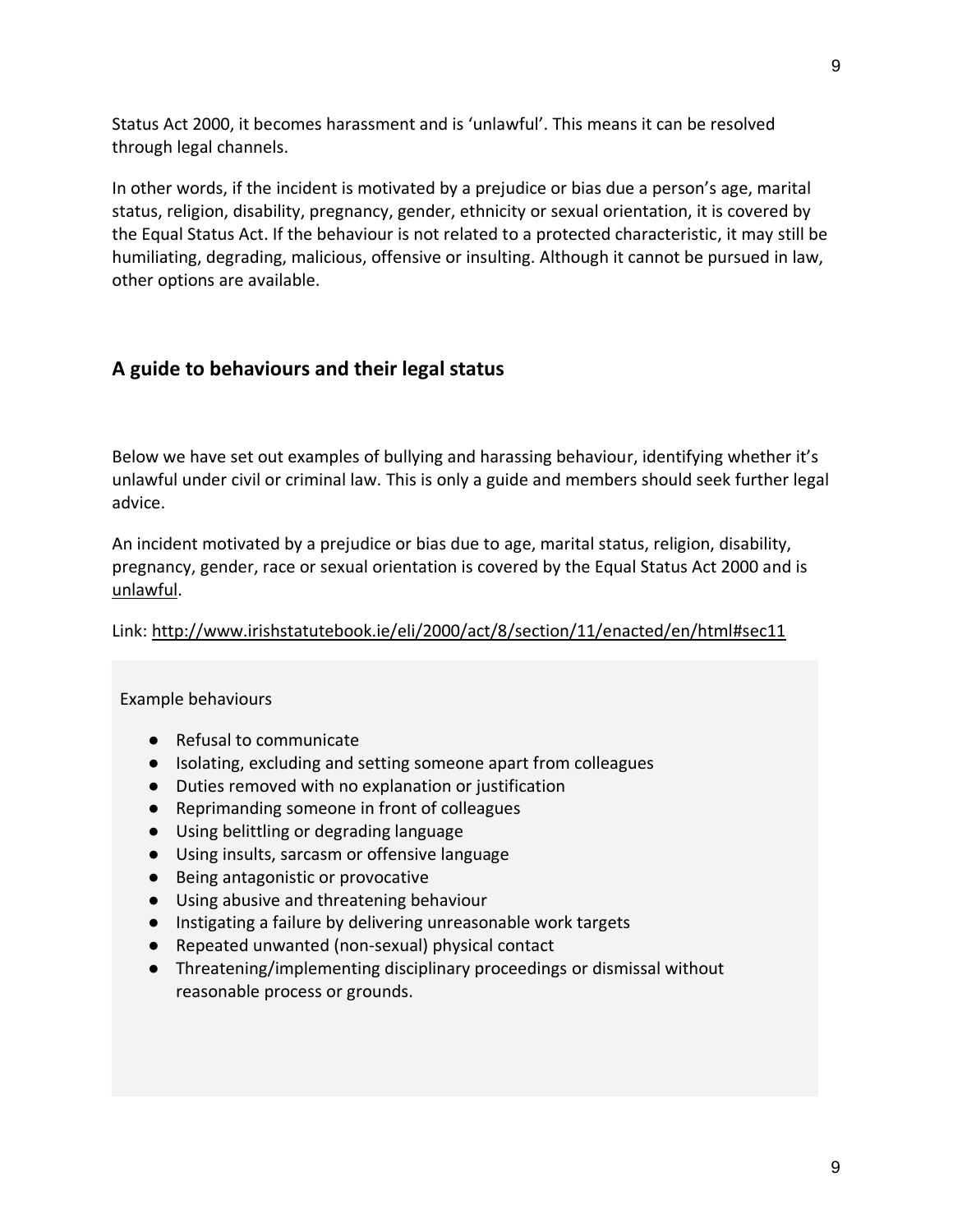An incident becomes 'sexual' harassment if it contains actions or content of a sexual nature. This is also unlawful under the Equal Status Act 2000.

Link:<http://www.irishstatutebook.ie/eli/2000/act/8/section/11/enacted/en/html#sec11>

#### Example behaviours

- Posting sexual imagery or content in public places
- Comments on perceived gender or sexuality
- Sexual language, suggestive remarks, sexual innuendo in written or verbal communications
- Unwanted compliments of a sexual nature
- Unwanted physical behaviour such as caressing, stroking or hugging
- Promise of a reward in return for sexual favours
- Threats of retribution following a rejection of unwanted sexual advances.

If non-consensual sexual behaviour is of a physical nature, it is classed as a sexual assault or rape and is a criminal act under the Criminal Law (Sexual Offences) Act 2017.

Link:<http://www.irishstatutebook.ie/eli/2017/act/2/enacted/en/html>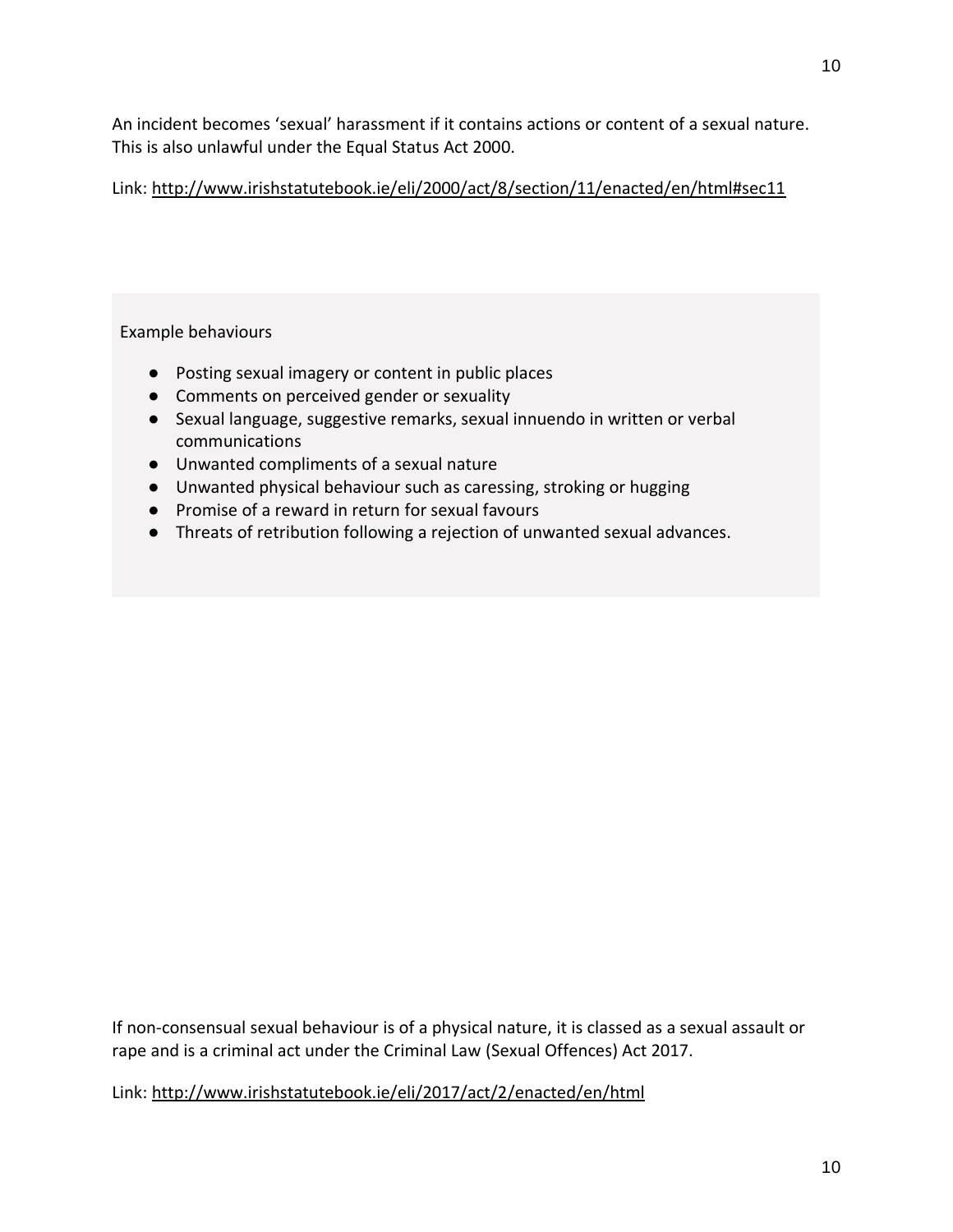#### Example behaviours

- Sexual assault: when a person intentionally touches another person in a sexual way without consent
- Assault by penetration: when a person penetrates a victim with a part of their body or another object without their consent
- Rape: when a person penetrates a victim without consent
- Causing a person to engage in sexual activity without consent: when a person intentionally causes another person to engage in a sexual activity that they have not consented to.

Assault and Intimidation of a non-sexual nature is a criminal act under the Offences Against the Person Act 1861.

Link:<http://www.irishstatutebook.ie/eli/1861/act/100/enacted/en/print.html>

#### Example behaviours

- Stalking
- Threats to kill
- Inflicting bodily injury with or without a weapon Attempting to choke or strangle
- Drugging, poisoning, throwing corrosive fluid
- Burning, maiming, disfiguring.

# **What protection is there if you are being bullied or harassed?**

Directors are typically self-employed, meaning that the majority won't have access to HR support and an employee grievance process. Despite this, freelancers still have workplace rights under the Equal Status Act 2000.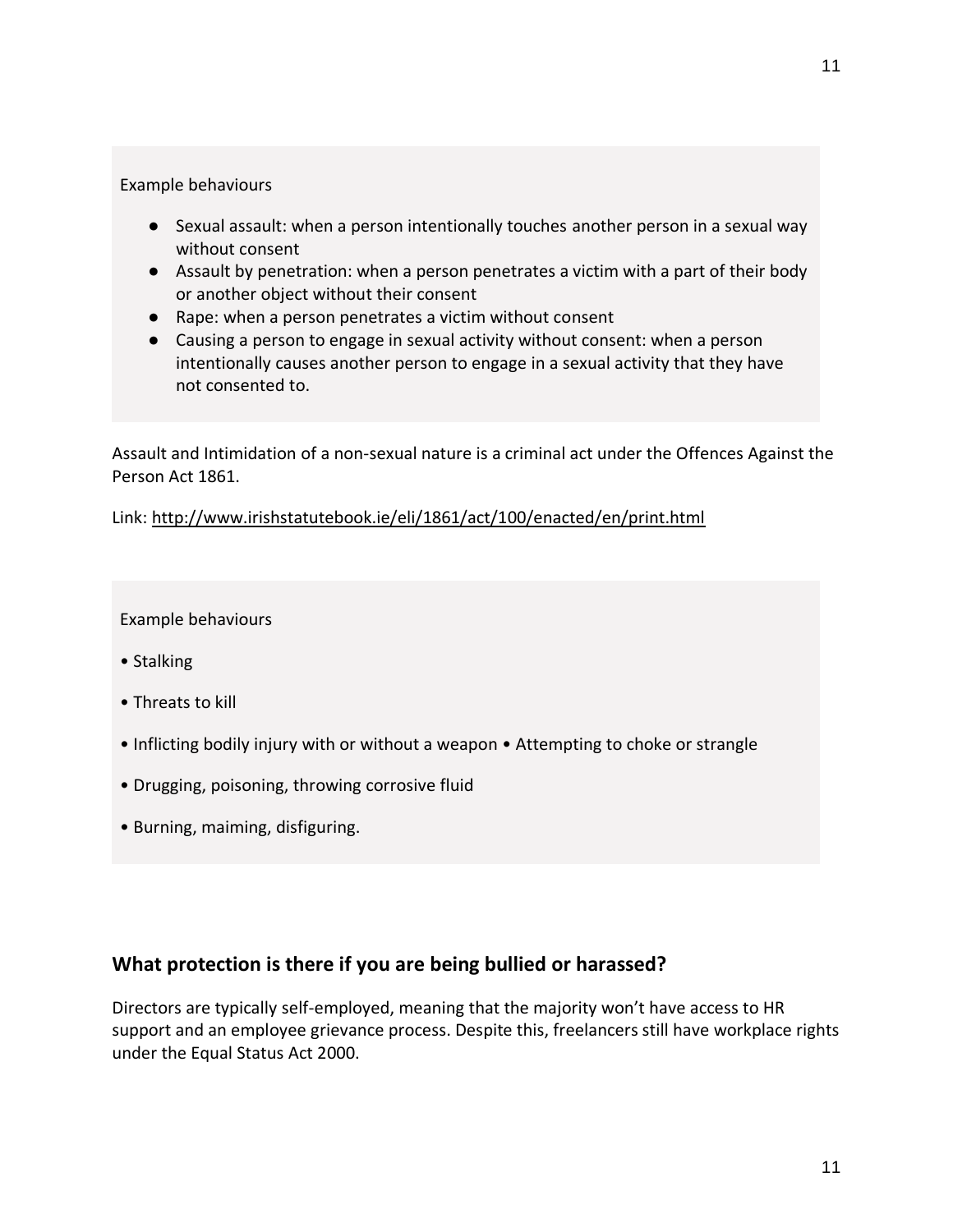Whether you are a freelancer or permanent member of staff, your employer should make you aware of their bullying and harassment policy, resolution process and expected standards of behaviour. They should also ensure that their management and HR teams are equipped with the skills and training to deal with workplace harassment. However, as a freelancer, it can sometimes be difficult to persuade the hiring company to intervene if the bullying behaviour is not considered to be discriminatory as defined by the Equal Status Act 2000.

If that is the case, there are other avenues of the law that may offer protection, such as the Non-Fatal Offences Against the Person Act 1997. This Act characterizes harassment as follows:

"Any person who, without lawful authority or reasonable excuse, by any means including by use of the telephone, harasses another by persistently following, watching, pestering, besetting or communicating with him or her, shall be guilty of an offence."

This definition of harassment includes when one "seriously interferes with the other's peace and privacy or causes alarm, distress or harm to the other", and you can act in the civil courts against the person harassing you, even if that individual hasn't been found guilty of a criminal offence. However, you must make your claim within six years of the incident. The civil court has the power to make an order or injunction against them to stop their behaviour. If they fail to do so the matter becomes a criminal offence and they can be prosecuted. You can also ask the court for compensation for emotional or financial suffering, for instance if you have been forced to give up a role due to emotional stress.

Whilst an injunction may not offer an immediate solution and can be costly, taking civil action can restore a victim's sense of control. Before pursuing civil proceedings, legal advice should be sought.

# **SDGI's role in championing the highest professional standards**

SDGI is working to prevent bullying and harassment across the screen industries. The key principles we support are:

- Working collaboratively to create inclusive and professional working environments where bullying and harassment is not tolerated
- Clear communication of expected standards of conduct at the start of every production
- An open and transparent environment where people feel empowered to speak out and obligated to challenge negative behaviour
- A leadership team that takes all reports of bullying and harassment seriously and responds effectively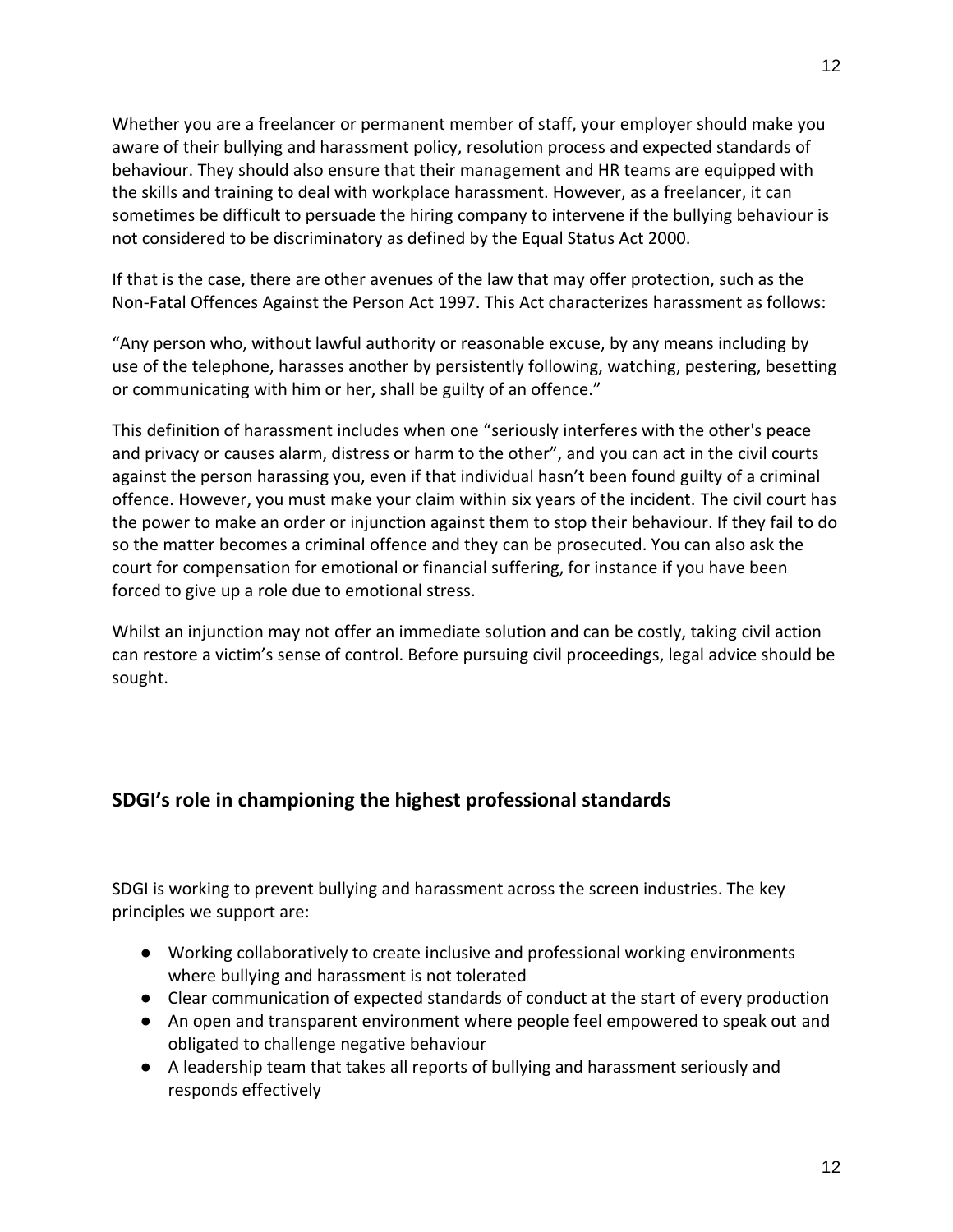- A structure based on equality, promoting respect and value for all, regardless of position or experience
- A zero tolerance for harassment behaviour as outlined in the Equal Status Act 2000. SDGI is also calling for all production companies to ensure that freelancers and staff receive and agree to SDGI values that include expected standards of behaviour and a clear method for reporting incidents on every project. In addition, SDGI will offer its members practical advice and support as well as an impartial fact-finding procedure where needed to help resolve issues. Our overriding principle will be to provide a discrete and impartial response and where appropriate, offer mediation and escalation.

## **SDGI's own Value System**

SDGI has developed a value system which acts as a set of guidelines. This requires members to:

- Not use their position to bully, abuse, victimise, harass or unlawfully discriminate against others;
- Take reasonable steps to ensure that people who wish to raise concerns about bullying, discrimination, harassment and/or victimisation by others feel able to do so.
- Cooperate fully with any process set down by SDGI Board should a formal process be instigated.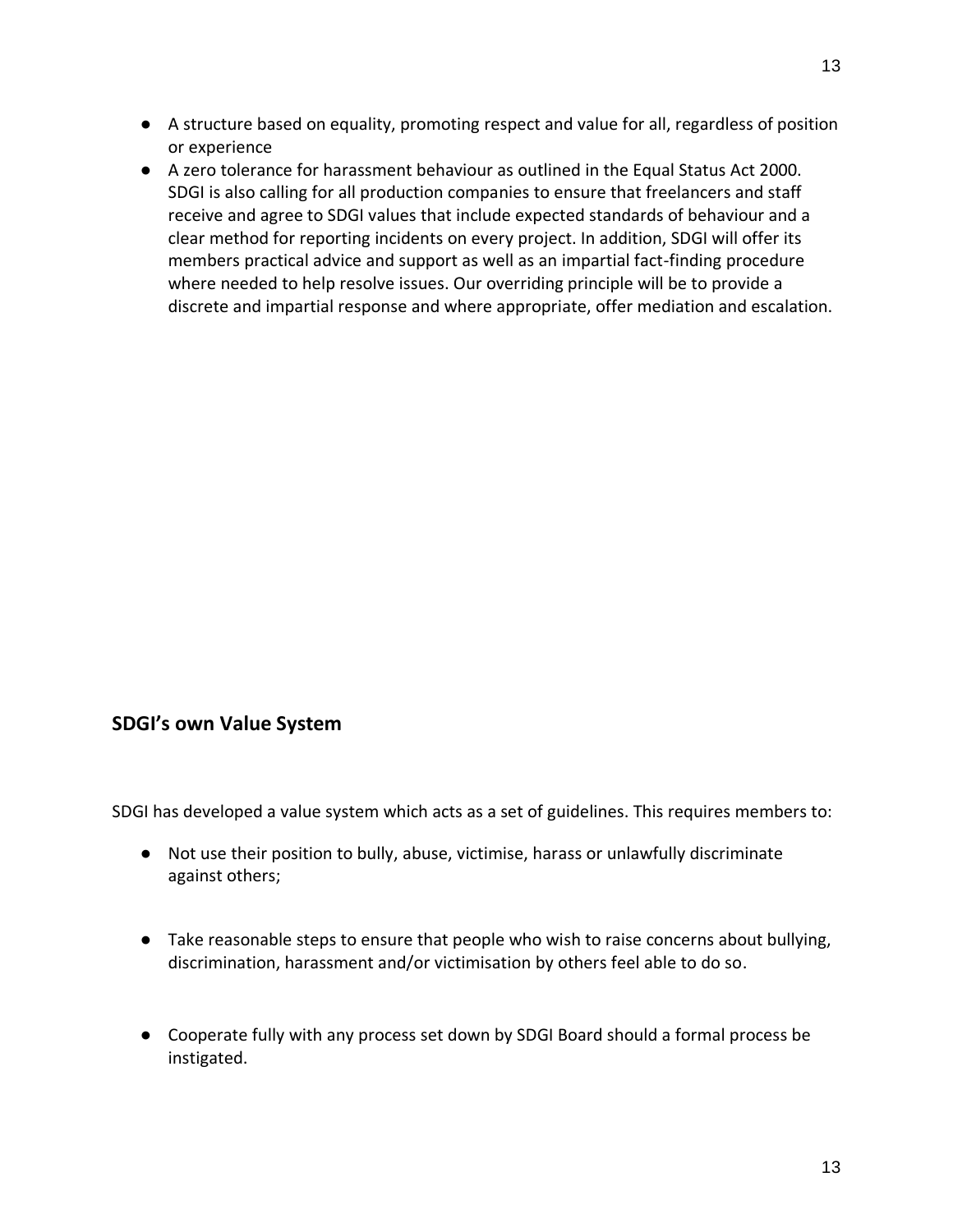The full value system and overview of the complaints procedure will be available on the SDGI website.

Members can raise a complaint with SDGI in the event of an alleged breach of the Code by another member. The complaint can be verbal but must be followed up by a written submission, identifying the alleged perpetrator, detailing the occurrence including time, date and location along with names of any witnesses.

To understand the nature of events SDGI, where appropriate, may conduct a confidential 'factfinding' process, reviewing available evidence whilst remaining impartial and objective. If ultimately the complaint is upheld, proportionate sanctions will be imposed.

# **What to do as a victim of bullying and harassment**

Essentials:

- Keep good records (dates, times, description, witnesses) of all incidents
- Involve SDGI as soon as you feel you need help
- Approach the hiring company and ask them to resolve the situation
- Be prepared with information (you may need to take part in mediation with the perpetrator)
- Decide what resolution would be satisfactory (an apology, training, disciplinary action).

Victims must be empowered to speak out, as no one has the right to bully or harass another individual. SDGI can offer a first sounding board if a member needs advice about how to respond to an incident. There's also a number of professional and confidential support services that can offer guidance (see Appendix).

The first response should be to keep a record of the incidents including dates, times, who was involved, where it took place and what was said (actual phrases where possible), and gather together related photographs, emails and texts. If possible, also include a copy of the production's anti-bullying and harassment policy in your file. You can then contact SDGI and we will explain your options and offer guidance on appropriate action. We may also offer to act as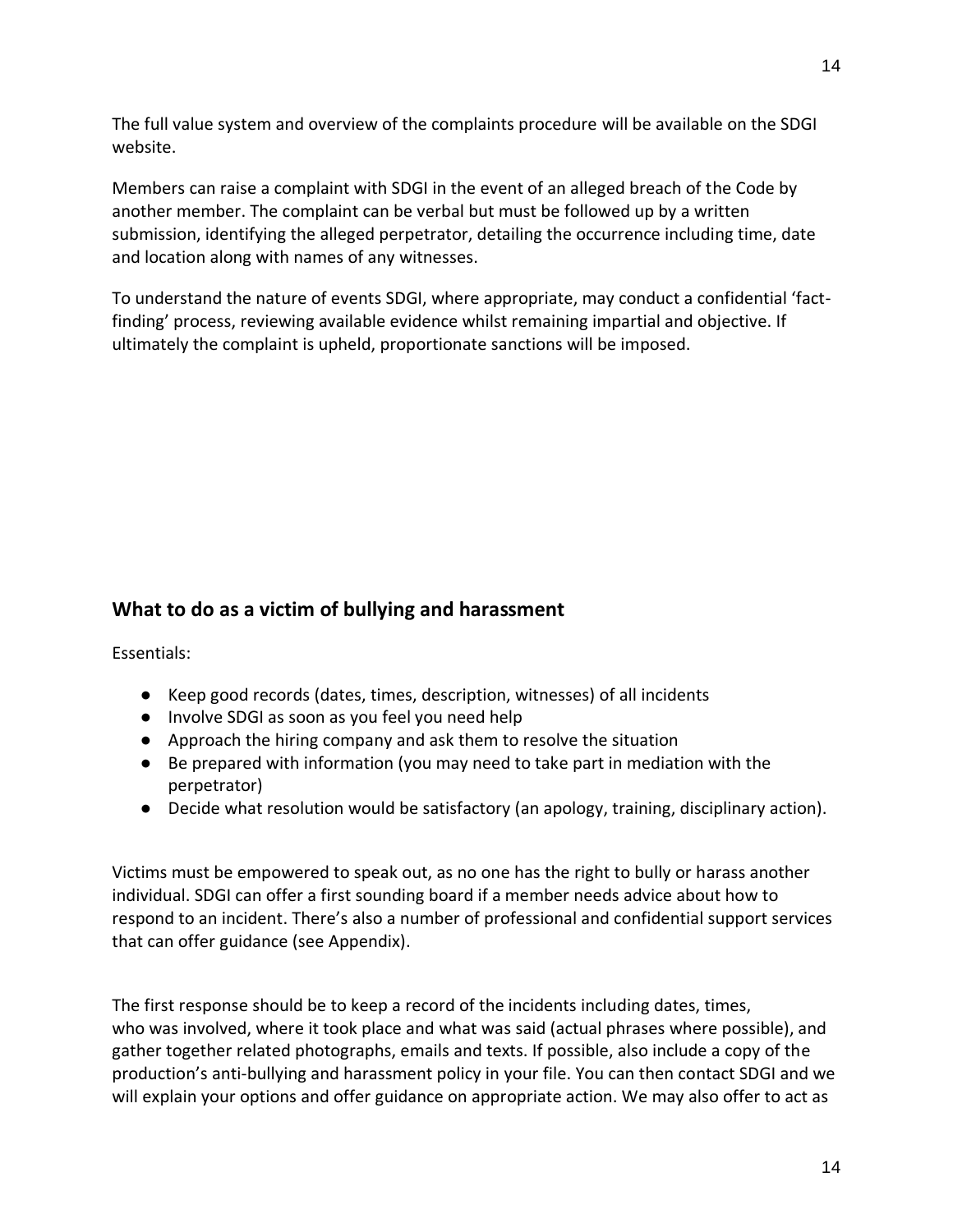a mediator or direct you to a third-party professional.

If a victim feels comfortable doing so, they may wish to approach the perpetrator to discuss the offending behaviour. We advise to take a third party with you as a witness, such as a trusted colleague or a SDGI representative. It's important to have all the facts clearly documented and to stay calm. Often this initial conversation is enough to 'clear the air' and resolve a situation for both parties.

If this fails or if you feel unable to confront the perpetrator, share details of the incident with the hiring company, including a log of events, and request they intervene on your behalf. If you're unable to resolve the situation via this route, contact SDGI who will offer further guidance.

If a criminal act has occurred, for instance sexual assault or stalking, we will advise you to contact the police but ultimately this will be your decision. However, where we believe you or other individuals are in imminent danger, we may decide it's in the public interest to report the matter.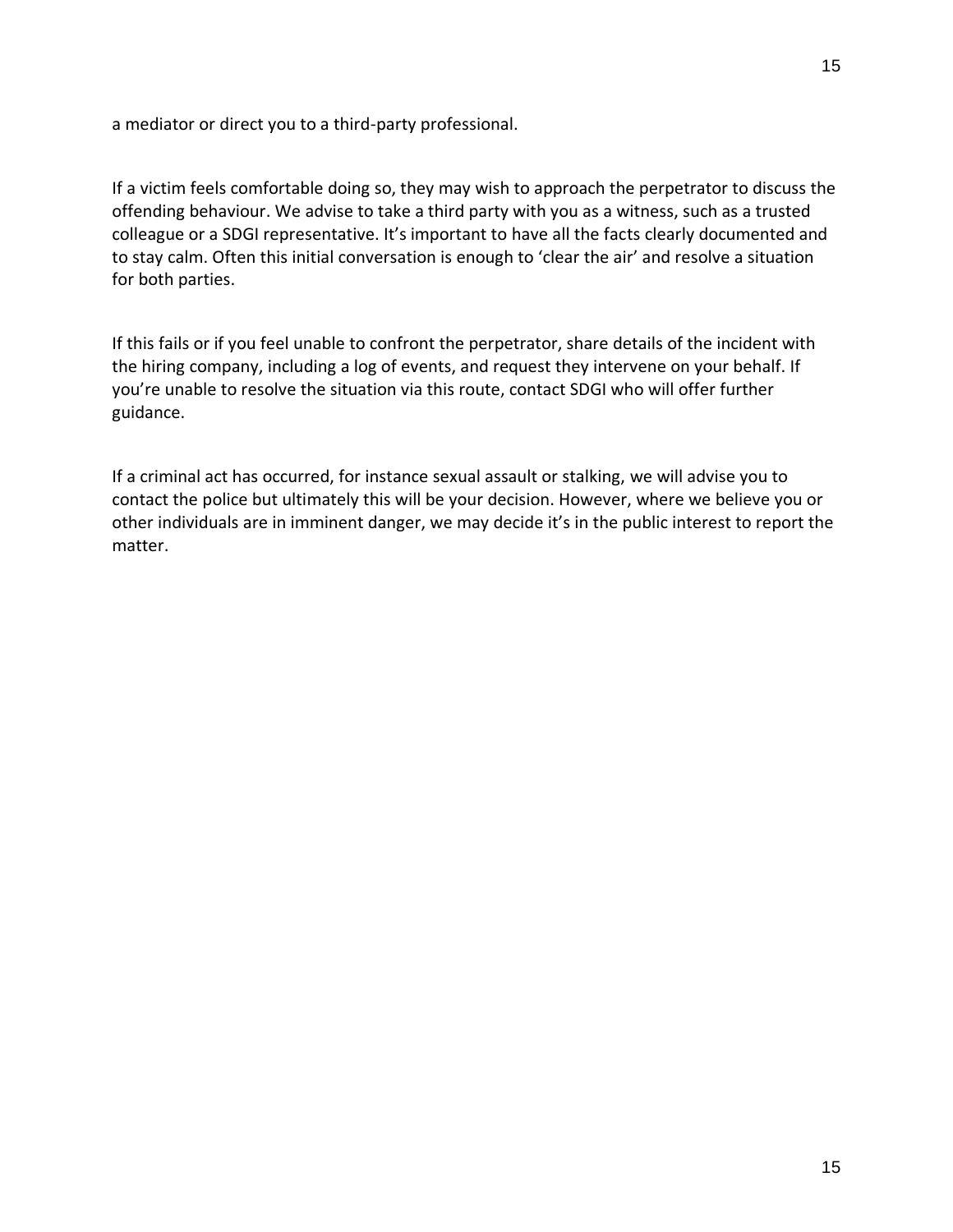## **What to do if you witness an incident**

#### Essentials:

- Note who may also be a witness and mentally log events
- Intervene
- Advise your colleague of the support routes available

• Encourage them to seek the support of their professional body or trade union • Report it to the producer.

A director may witness incidents of poor behaviour amongst cast and crew. Use common sense as to what behaviour, tone and language should be used in the workplace and when to intervene. A helpful rule of thumb is whether you would consider that 'reasonable behaviour'. In the first instance, the director should intervene, reminding those involved of the expected professional conduct while on set. A quiet word is often sufficient.

Offer support if the recipient of the behaviour wishes to report the matter or agree to report it on their behalf. Advise them to approach their professional body or trade union and document available evidence. If the incident is of a criminal nature, advise them to contact the police. Always ensure that you record details of your own actions and responses in case you are called upon to give an account of events at a later date.

As managers of people, if directors wish to develop their professional skills in dealing with bullying and harassment, there are a number of free and inexpensive resources that they can access (see Appendix).

#### **What to do if you feel your own behaviour is inappropriate**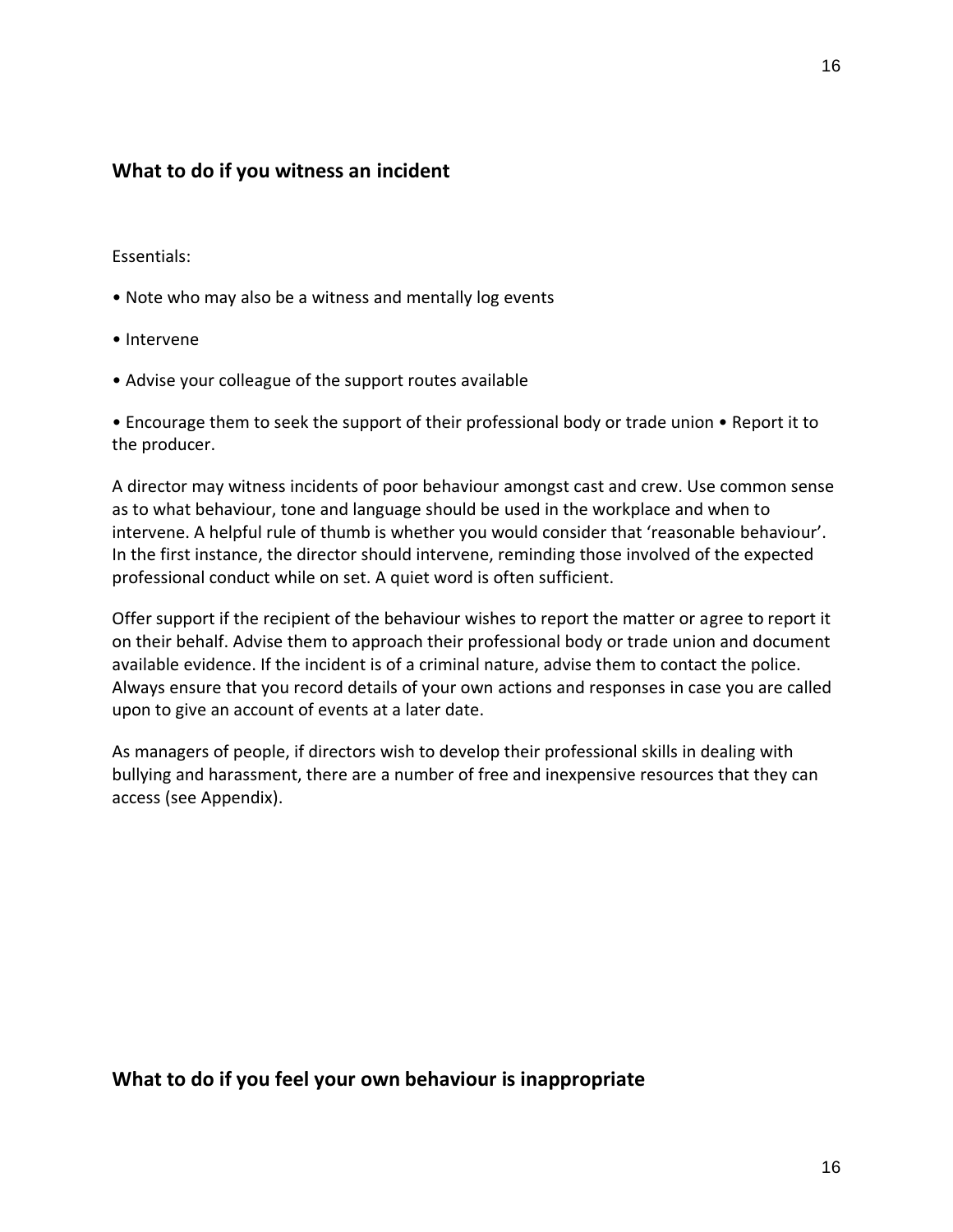#### Essentials:

- Be aware of your own behaviour
- Acknowledge where you have behaved inappropriately and apologise
- Identify ways you can change your behaviour
- Consider training/skills development.

There is a difference between strong and forthright leadership and bullying. On a set, tensions can run high. The pressure of delivering a project on time and within budget can be immense. Everyone is susceptible to taking their emotions out on someone else in times of stress. Much of this behaviour may even be unconscious and it may take a third party to make someone aware that they're not behaving professionally.

However, this is not an excuse for poor behaviour. Remember, it doesn't matter what the intention of the interaction is, if the person on the receiving end feels intimidated or bullied, it's not acceptable. Treat others how you would like to be treated and if you realise that you've behaved badly, take the initiative and apologise. If the incident was in public, ideally the apology should be too. It will reinforce the principle that everyone, at every level of production, is accountable for their behaviour. Apologising takes courage but it can make all the difference, sparing those involved a more uncomfortable confrontation later on.

If one of your co-workers challenges your behaviour, try not to be defensive. Instead take time to listen to their complaint. Think how they may have misinterpreted your behaviour or how you could have handled an interaction better. It's up to you to create an environment where anyone feels they can safely challenge offending behaviour, even if you are the offender.

# **What to do if you have been wrongly accused of poor behaviour**

Essentials:

- Try to remain calm and do not confront your accuser
- Write down your understanding of any events that may have led to a false complaint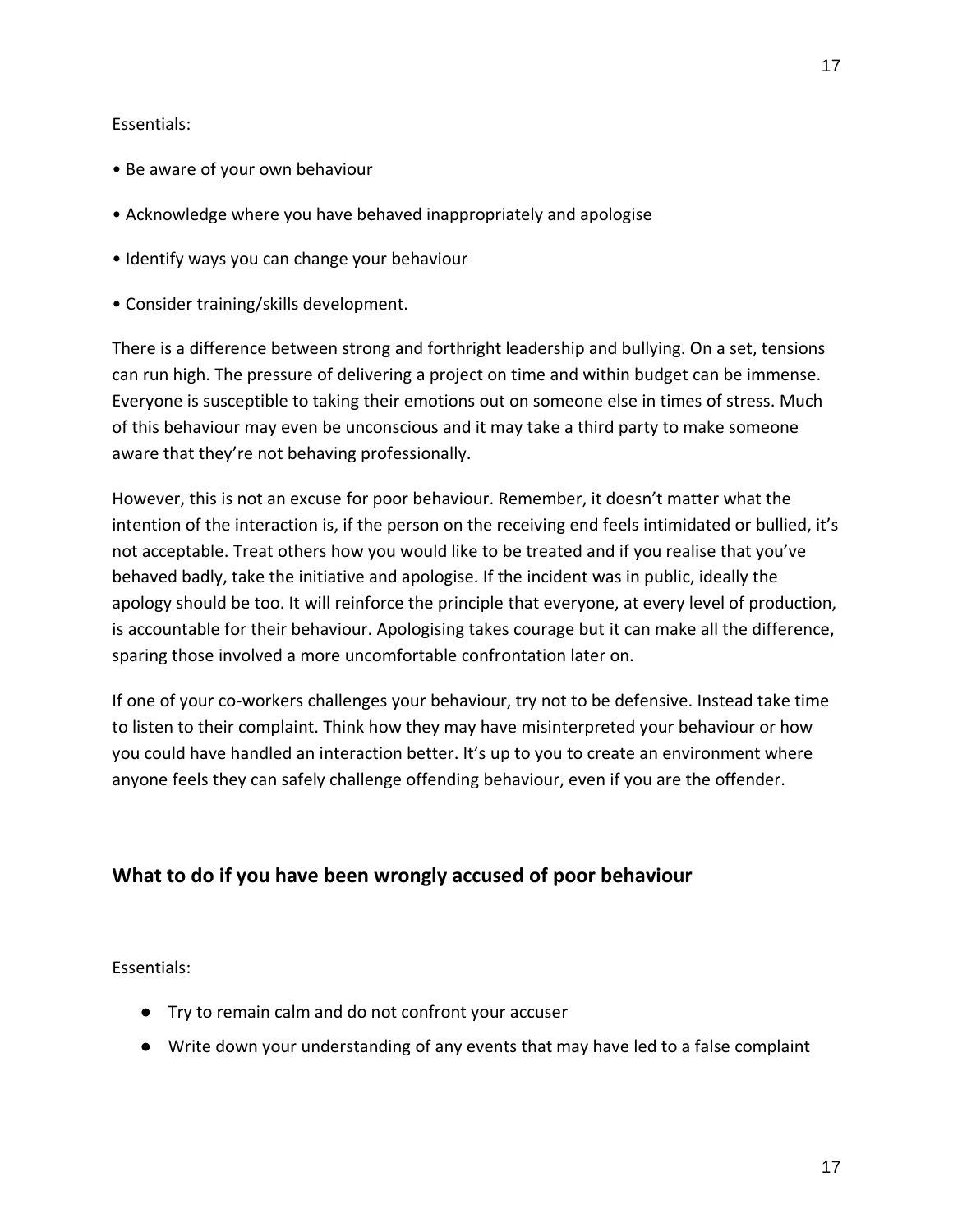- Ask your employer to share with you their next steps, in terms of an existing complaints procedure and how the allegation will be fact-checked. Again, write these down.
- Contact SDGI for further support.

Finding out that a colleague has made a complaint against you is distressing. If you think you've been wrongly accused, call SDGI and we will work with you to understand the nature of the complaint and discuss the options available to you.

To help us identify any circumstances that may have led to a false accusation, please gather all information that is relevant to the incident(s). You should include related emails, texts, work instructions/creative briefs, time sheets and photographs, and write down your own account of what happened. We won't share any information without your permission. If the company has a production code of conduct or anti-bullying policy please ask for a copy. This will outline the parameters of unacceptable behaviour within the project and will provide a baseline through which any behaviour will have been measured.

SDGI will provide professional support without judgement if you believe you've been wrongly accused and we'll seek to ensure that you are treated fairly and appropriately.

# **Avoiding scenarios that could be misconstrued**

As well as promoting an anti-bullying policy and establishing expected conduct in the workplace, it's useful to consider your own on-set etiquette to reduce opportunities for misunderstandings, for example:

Language: Dialogue on set can sometimes be colourful. Whilst it is common to use expletives these days for punctuation or emphasis, some colleagues might find them offensive or aggressive. Try to be mindful of how you communicate on set and use a professional tone.

Clarity: Be clear about what you want your colleagues to do and within what time frame. Make sure they understand your expectations and do not ask them to undertake unreasonable tasks that cannot be achieved. That would be unfair and could easily be misinterpreted as 'being set up to fail'.

Don't be a gossip: It might feel like harmless banter to sit with your crew and joke about someone not present. However, be mindful that conversations can easily escalate and your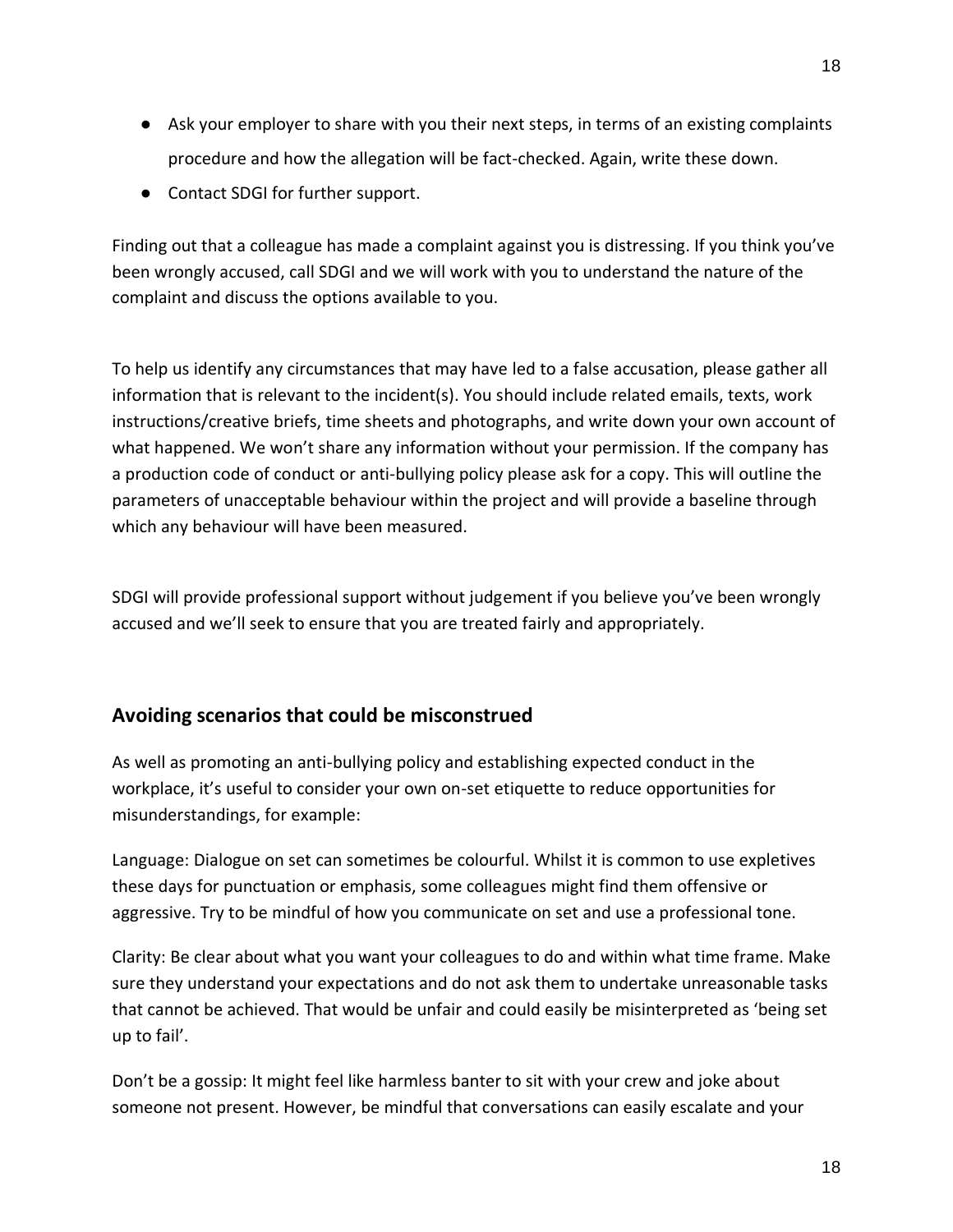involvement could be seen as endorsing their exclusion or negative treatment from others. If you find yourself in this situation, try to shut down the conversation and remind everyone to be inclusive and respectful. Try to identify what assistance a person may need to be accepted into the group and if you're able, offer it to them.

Physical contact: The politics of touching is complex and directors should be mindful of who, how and why they are touching someone in a professional context. Age, gender, status, belief, familiarity, trust, intimacy and necessity are just some of the factors at play when someone else reacts to being touched. As a rule, unless you know them well, stick to more formal contact such as shaking hands. If you must touch someone, ask 'may I?' first.

Consistency: Ensure everyone in your crew is subject to and follows the same rules and behaviour. Do not give preferential treatment to friends or people with shared connections or sub-par treatment to those you do not bond with. Be consistently professional in how you treat everyone.

Age: If your project is crewed by people of different ages or backgrounds, accept that opinions on acceptable behaviour may differ. To bridge the gap, ensure everyone is working from the same set of rules that are defined at the start of the project. Let them know what you consider to be unacceptable — for example, sexist, ageist or racist comments.

Meetings: Hold one-on-one meetings in professional spaces as opposed to more intimate settings, such as at a private house or in a pub. If you are meeting with multiple people those locations are fine but for individuals, schedule meetings at the production office, rehearsal space, studio, in a quiet corner of the set or eating area to ensure that your invitation is not misconstrued and the individual feels at ease. If you do need privacy to give feedback or deal with a problem, then you should involve their manager/Head of Department and invite them to be present (or the producer if it's a Head of Department that you need to speak to). This will help reduce the chances of a misunderstanding and give that person the confidence that they are being dealt with professionally. It is also good practice to explain in advance why you want to meet so they can prepare.

Listen: Production environments are not democracies but as far as possible do try to listen to the ideas and feedback of your crew. They are all skilled craftspeople in their own right and if they feel ignored, excluded or marginalised that could compromise your working relationship with them. If they do want to talk to you about what they consider to be an issue, listen to their concerns and try and find a reasonable resolution.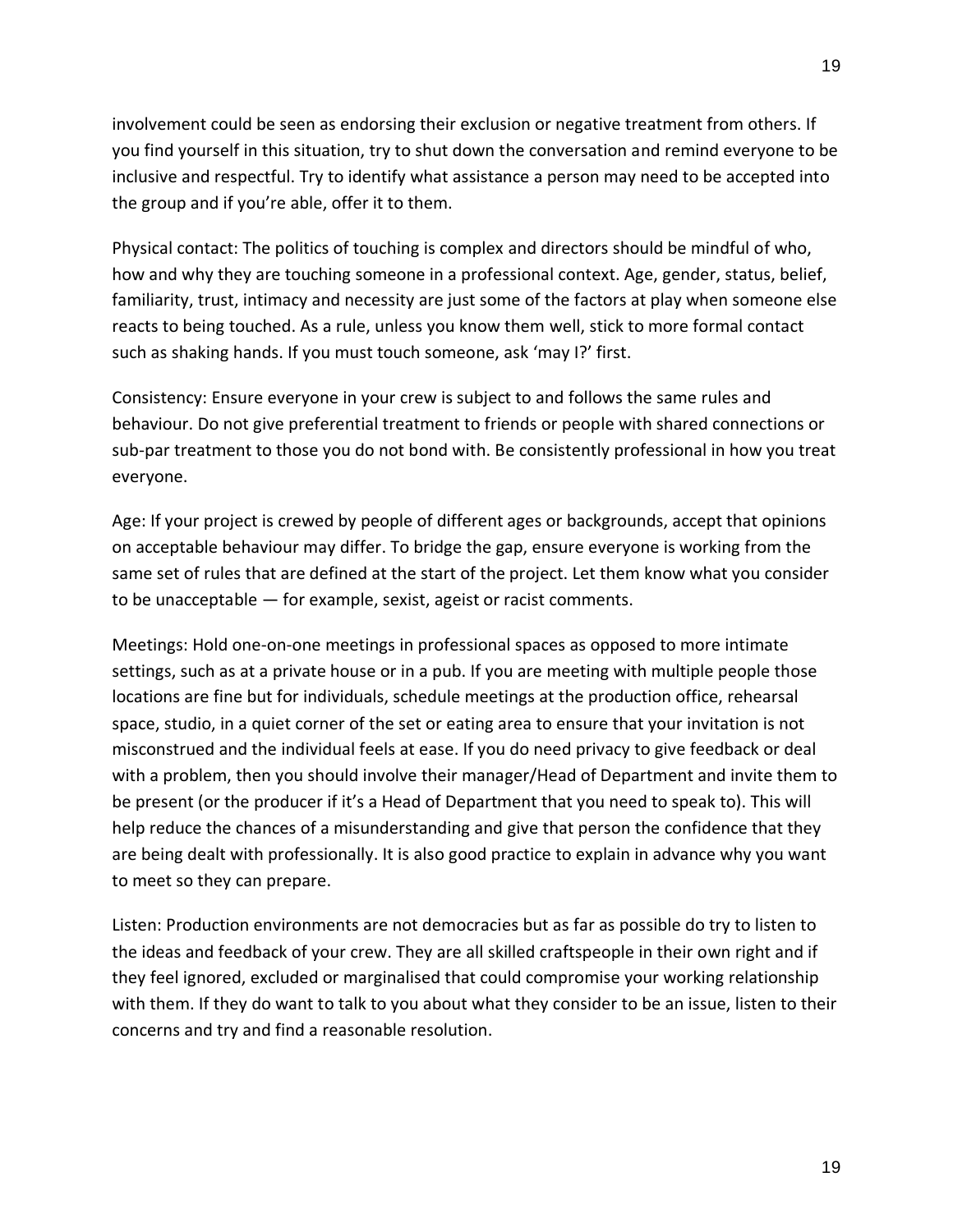# **Frequently asked questions**

Q: What can I do about bullying and harassment?

A: Eradicating bullying and harassment is everyone's shared responsibility. You can make a real impact on someone's life by simply supporting them. Part of the problem with the culture in our industry is that victims feel isolated and fearful to act. If you see something you think is wrong, challenge it and encourage the recipient to do so too. In every new role, make it one of your first tasks to ensure everyone knows how to behave and how to make a complaint.

## Q: Could making a complaint about a senior person lose me my job?

A: Reporting an issue should not be detrimental to your career. Professional integrity should be at the core of the work we do. As professional craftspeople we must hold ourselves to high ideals. We need to help change the culture of fear. The more people that report bad behaviour, the faster the industry will evolve. If you feel you are going to be disadvantaged by reporting bad behaviour, contact SDGI and we will provide support and guidance.

#### Q: I like banter on my set but is it bullying?

A: It is bullying if the recipient feels uncomfortable or intimidated. This may not have been your intention but if your banter is of a personal nature, it may be misconstrued and cause offence. When you do not know new colleagues and how they might react, be mindful about the language and tone that you use in conversation.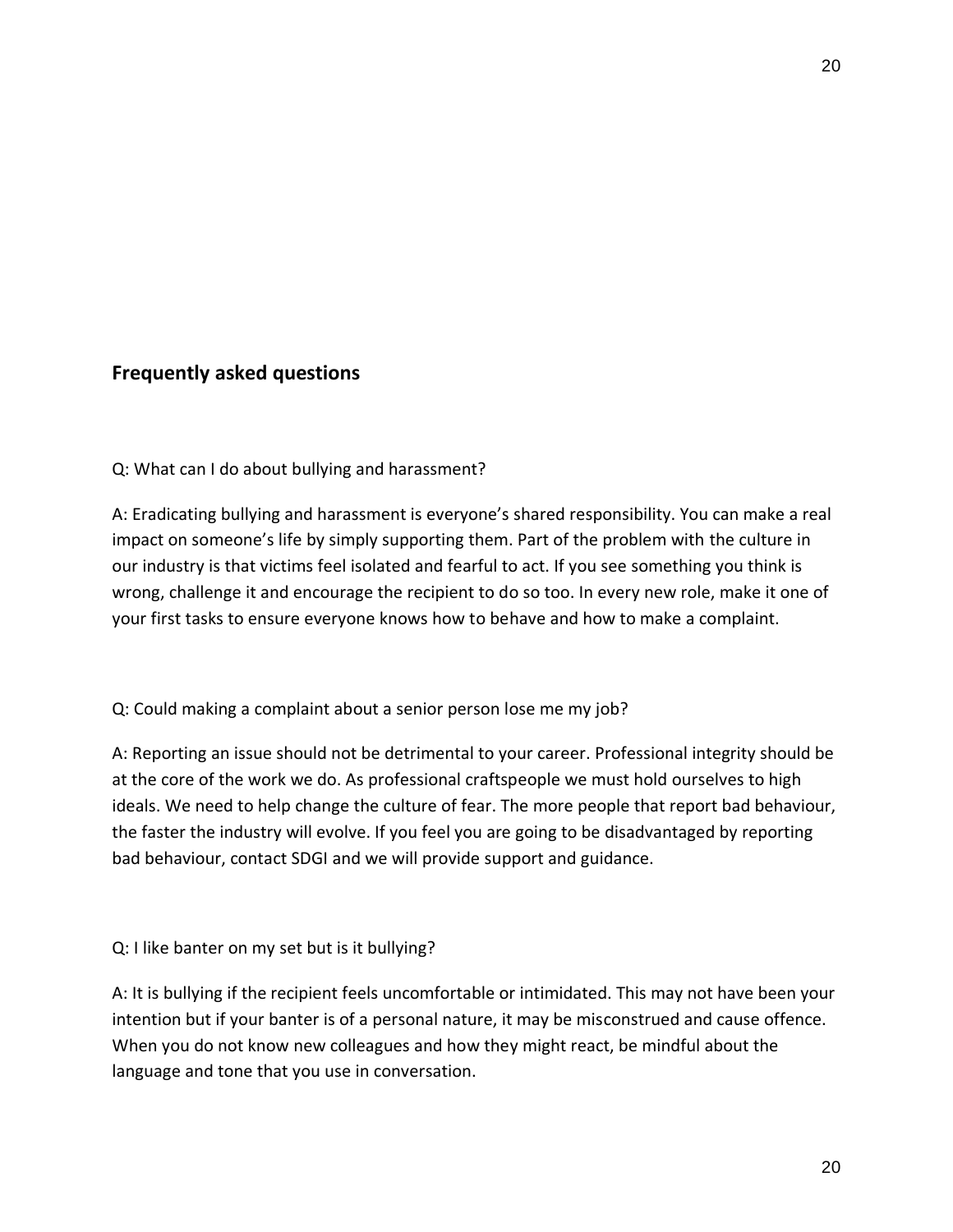Q: I don't want to get involved in other people's conflicts at work, what should I do?

A: Until an independent commission is in place to manage these incidents across the industry, being involved is a duty. The production company should have a bullying and harassment policy in place and you need to know what it is so that you can advise your colleagues what to do. If you need additional advice on tackling a problem, you can contact SDGI.

Q: I've seen some incidents over the years but I haven't done anything about them. What are the legal consequences and liabilities of taking no action?

A: There are three things to consider. First, being told of a harassment situation and ignoring it, or deliberately not dealing with it appropriately, is unlawful. It can be classed as 'victimisation' and the victim may decide to seek legal advice against you. Secondly, witnessing an incident and failing to act arguably makes you complicit. And thirdly, by doing nothing, you are likely making the outcome far worse for the victim. The perpetrator will wrongly believe that their behaviour is acceptable and will continue to bully the victim and possibly go on to bully others.

Q: The organisations that hire me are small and don't have HR departments or have a code of conduct. What can I do?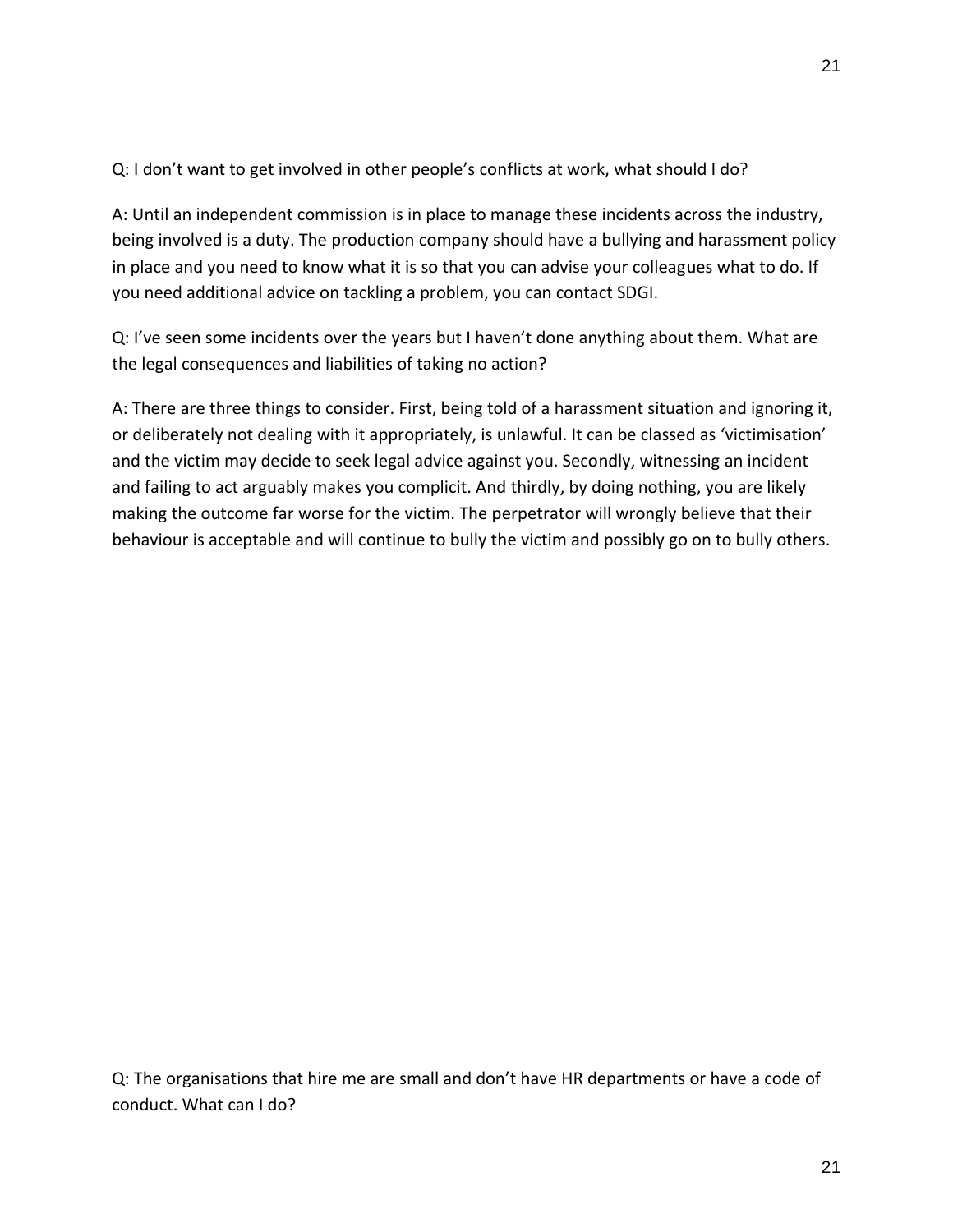22

A: If there is no provision in place for dealing with bullying and harassment, lay out your own expectations for professional behaviour on set at the start of production. This can be delivered verbally, via email or with on-set signage. It can simply be a statement of intent but even this will act as a deterrent. For instance:

- Cast and crew must treat each other with dignity and respect
- Poor behaviour will not be tolerated
- If anyone witnesses bullying or harassment, they should intervene
- All bullying and harassment behaviour must be reported to the director/producer
- All incidents will be treated seriously, impartially and in confidence
- Retaliation against anyone for reporting an incident or intervening will be viewed with zero tolerance and perpetrators may be removed from set.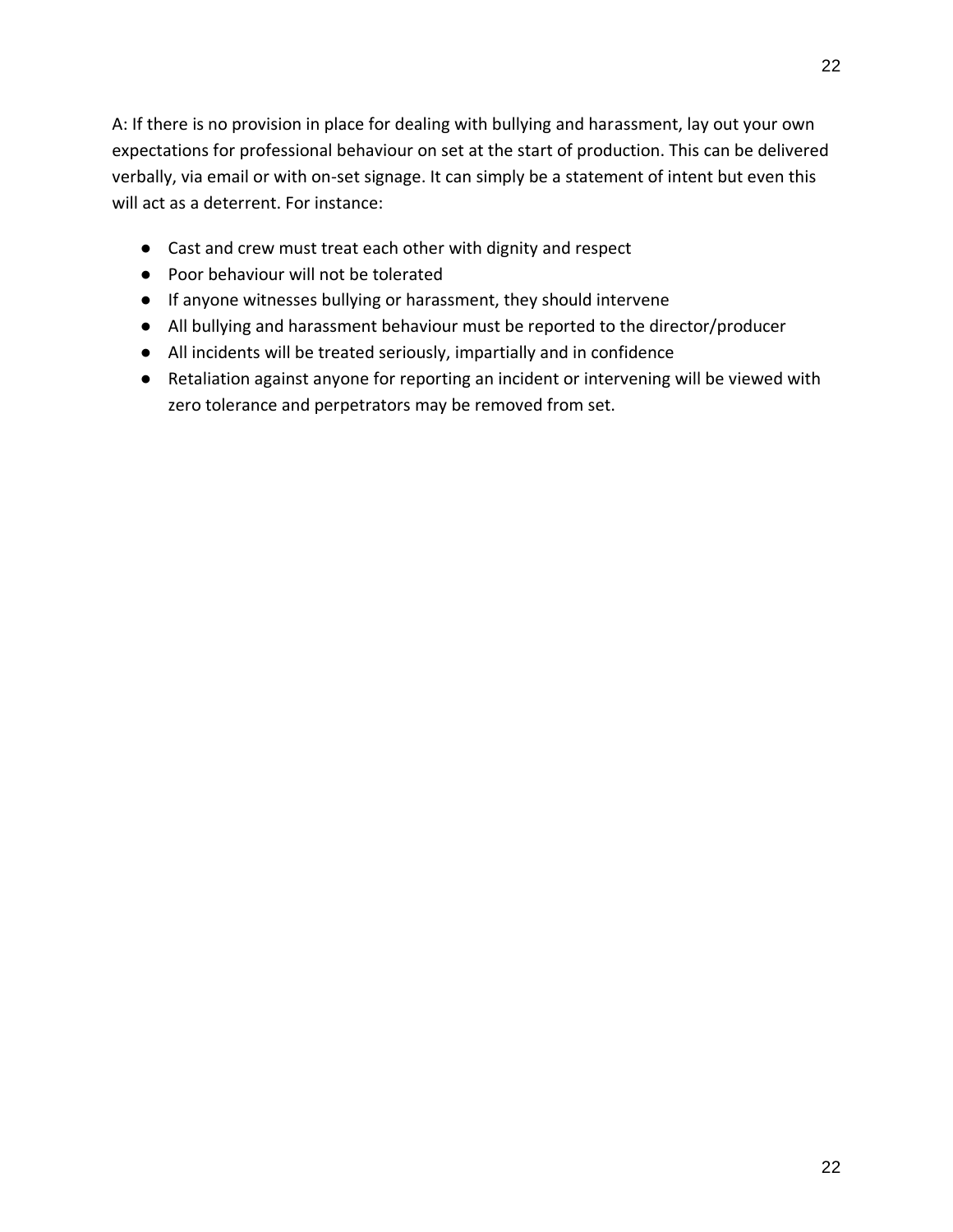# **Appendix**

- Support organisations:
- Government: Online Health and Safety Course

<https://www.gov.ie/en/service/take-an-online-health-and-safety-course/>

**Samaritans** 

Support Line: 116 123

#### [www.samaritans.org](http://www.samaritans.org/)

Rape Crisis Help

(For victims of sexual assault and rape)

24 Hour Helpline: 1800 778888

[https://www.rapecrisishelp.ie](https://www.rapecrisishelp.ie/)

General Employment Support

HSA– Support Line: 1890 289 389

[https://www.hsa.ie/eng/Workplace\\_Health/Bullying\\_at\\_Work/](https://www.hsa.ie/eng/Workplace_Health/Bullying_at_Work/)

Citizens Information

Support Line: 0761 07 4000

<https://www.citizensinformation.ie/en/employment/>

Irish Human Rights And Equality Commission

Support Line: 353 0 1 8583000

<https://www.ihrec.ie/your-rights/>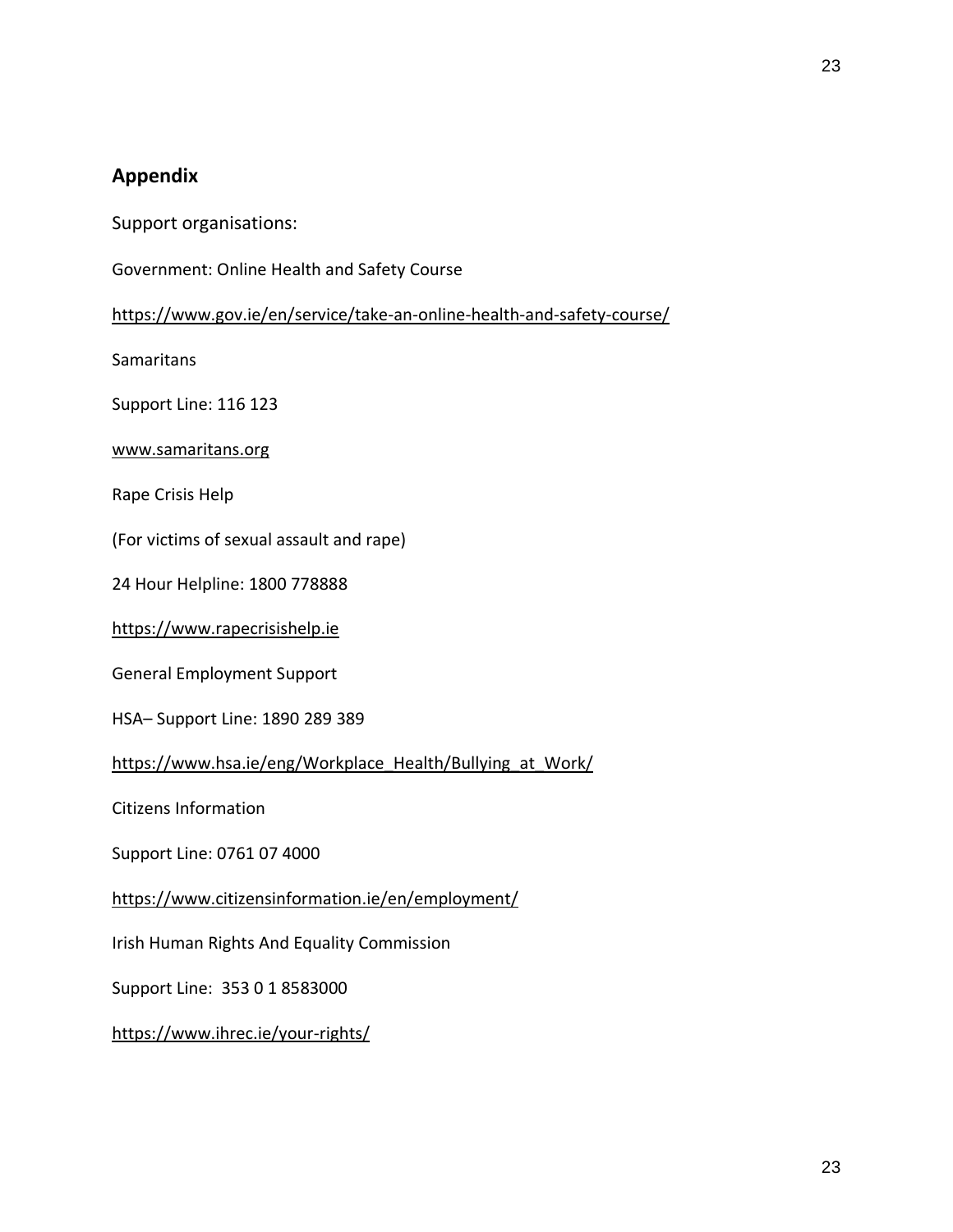Support Line: 0808 800 0082

Text Line: 0808 800 0084

[www.equalityadvisoryservice.com](http://www.equalityadvisoryservice.com/)

Sexual Assault Referral Centres

(Confidential and do not require police involvement)

<https://crimevictimshelpline.ie/services-resources/services>

Police for criminal offences

Report a crime:

— Emergency response required call 112 — Non-emergency assistance call your local station <https://www.garda.ie/en/contact-us/useful-contact-numbers/>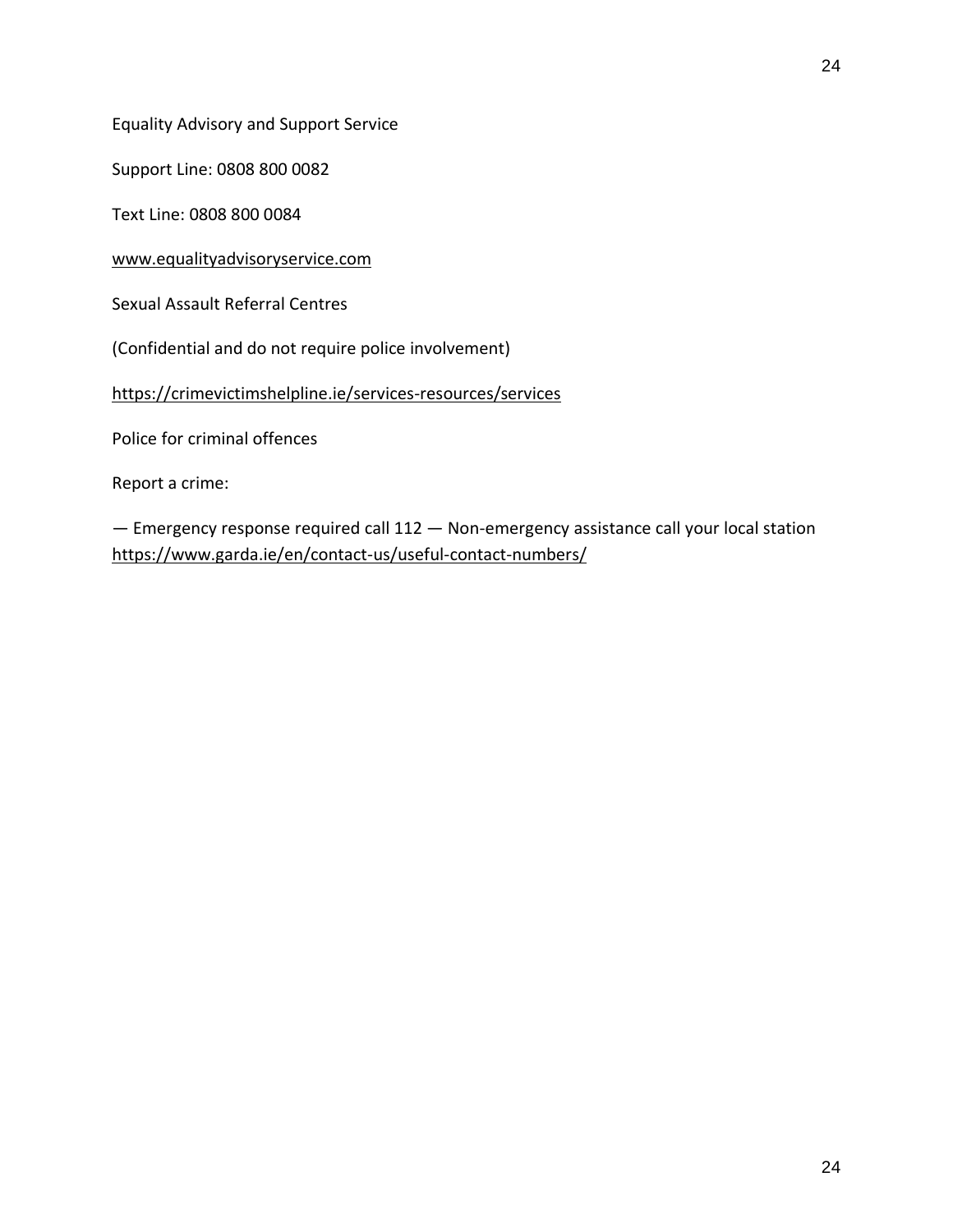## **Further reading:**

Code of Practice for Employees and Employers at work

[https://www.hsa.ie/eng/Publications\\_and\\_Forms/Publications/Occupational\\_Health/CoP\\_Bully](https://www.hsa.ie/eng/Publications_and_Forms/Publications/Occupational_Health/CoP_Bullying.pdf) [ing.pdf](https://www.hsa.ie/eng/Publications_and_Forms/Publications/Occupational_Health/CoP_Bullying.pdf)

Non Fatal Offences Against the Person Act, 1997 <http://www.irishstatutebook.ie/eli/1997/act/26/enacted/en/print#sec10>

Citizens Information: Equality in the Workplace

https://www.citizensinformation.ie/en/employment/equality in work/equality in the workpl [ace.html](https://www.citizensinformation.ie/en/employment/equality_in_work/equality_in_the_workplace.html)

Citizens Information: Harassment at Work

[https://www.citizensinformation.ie/en/employment/equality\\_in\\_work/harassment\\_at\\_work.ht](https://www.citizensinformation.ie/en/employment/equality_in_work/harassment_at_work.html) [ml](https://www.citizensinformation.ie/en/employment/equality_in_work/harassment_at_work.html)

Workplace Relations Committee: Filing a Complaint

[https://www.workplacerelations.ie/en/complaints\\_disputes/making\\_a\\_complaint/](https://www.workplacerelations.ie/en/complaints_disputes/making_a_complaint/)